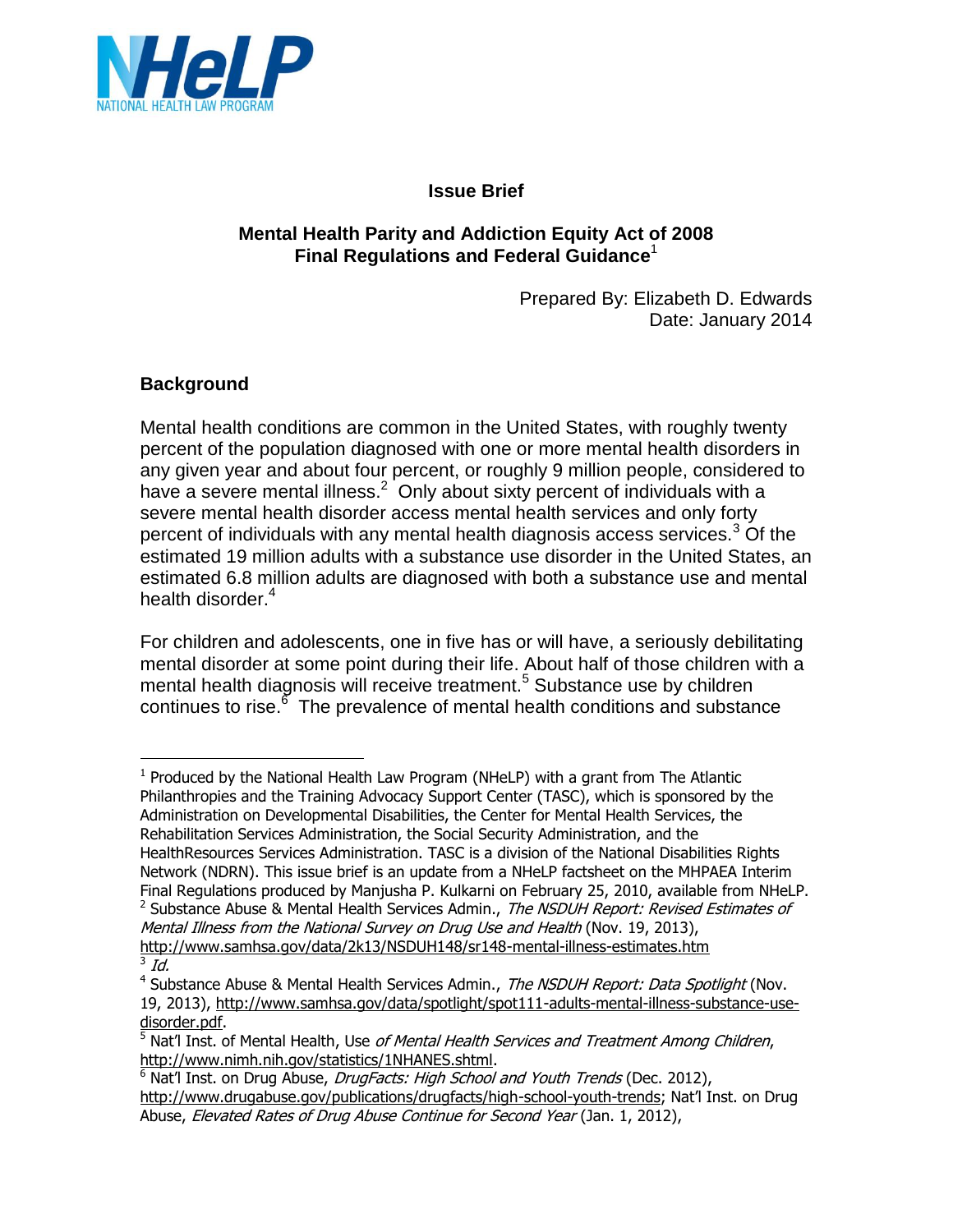use disorders and their lack of adequate treatment in the United States offer strong evidence of the significant need for mental health parity in health insurance coverage.

## **Mental Health Parity Act of 1996**

On September 26, 1996, the Mental Health Parity Act (MHPA) was enacted.<sup>7</sup> The MHPA required that annual and lifetime dollar caps on mental health benefits in group health plans be no more restrictive than those on medical and surgical benefits. The provisions applied to employment-related group health plans or health insurance coverage offered in connection with such a plan and they were effective for plan years beginning on or after January 1, 1998. In states in which Medicaid mental health benefits were covered under contract with managed care organizations (MCOs), $^{8}$  such MCOs were required to comply with the MHPA requirements.<sup>9</sup>

While the MHPA required parity with regard to dollar limits on benefits, it did not mandate that group health plans and their insurance issuers add mental health benefits to their benefits packages. Rather, the mandate only applied to those plans that already covered mental health benefits. Furthermore, the parity requirement did not cover substance use disorder benefits. The MHPA applied only to group health plans with more than fifty employees and did not affect plans with fewer employees, nor did the law cover health insurance coverage in the individual market. Additionally, the statute allowed group health plans an exemption if they could show that the provisions resulted in an increase of 1% in cost or coverage.

The MHPA also permitted group health plans to increase copayments, limit the number of visits for mental health services, maintain different costsharing arrangements for mental health benefits than for medical and surgical benefits, and impose different limits on the number of mental health visits than on medical and surgical visits. Such shortcomings necessitated additional federal legislation to ensure meaningful mental health parity.

# **Mental Health Parity and Addiction Equity Act**

In the fall of 2008, Congress passed the Paul Wellstone and Pete Domenici Mental Health Parity and Addiction Equity Act (MHPAEA), which was signed into

[http://www.drugabuse.gov/news-events/nida-notes/2012/06/elevated-rates-drug-abuse](http://www.drugabuse.gov/news-events/nida-notes/2012/06/elevated-rates-drug-abuse-continue-second-year)[continue-second-year.](http://www.drugabuse.gov/news-events/nida-notes/2012/06/elevated-rates-drug-abuse-continue-second-year)

<sup>7</sup> Pub. L. No. 104-204, 110 Stat. 2874.

 $8$  42 U.S.C. § 1396b(m)(1)(A).

 $9$  The Balanced Budget Act of 1997, Pub. L. No. 105-33, 111 Stat. 251, 498 & 558, added sections 1932(b)(8) and 2103(f)(2) to apply pieces of the MHPA to MCOs as defined in 42 U.S.C. § 1908(m)(1)(A) and CHIP.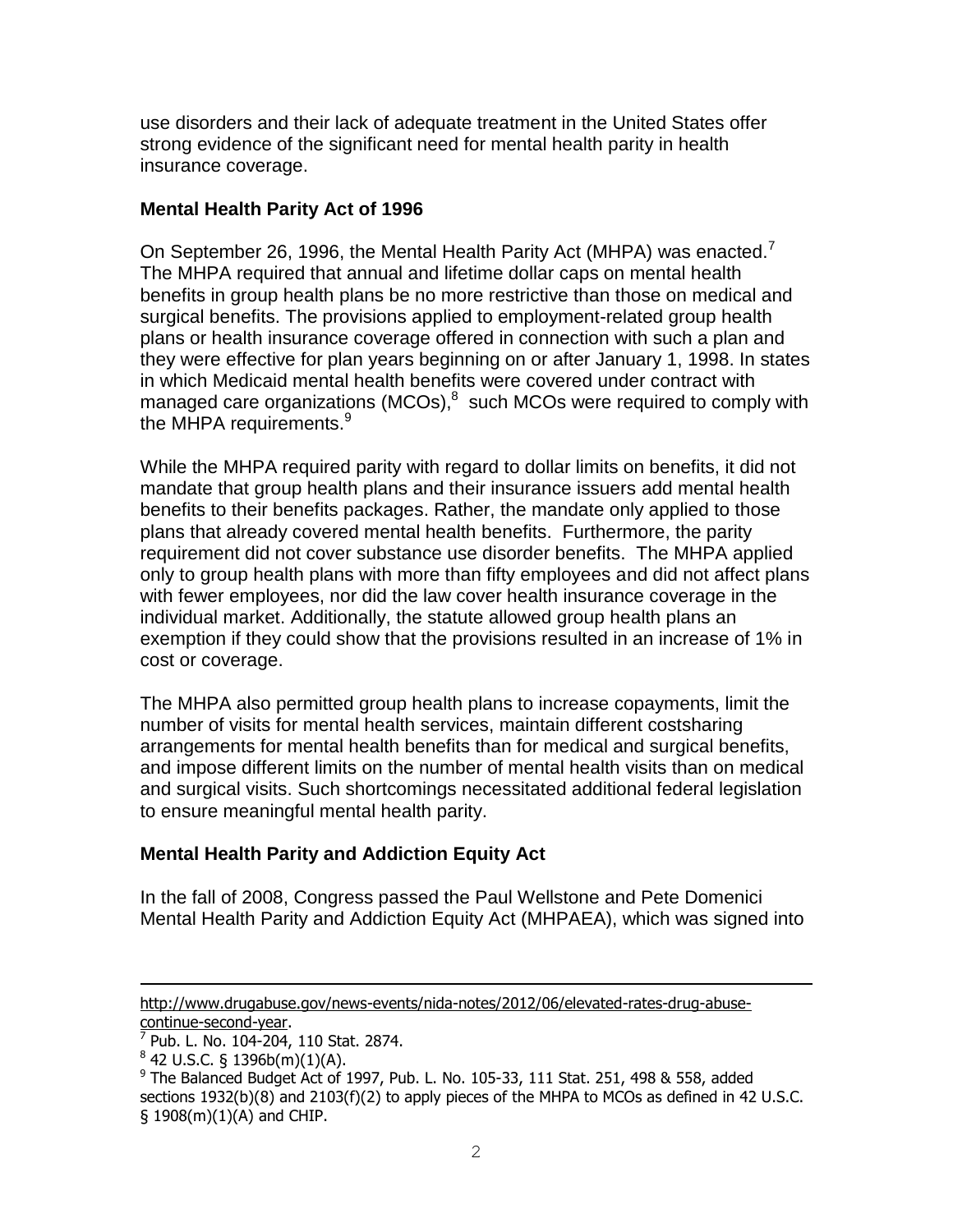law on October 2, 2008.<sup>10</sup> The MHPAEA preserves the MHPA protections regarding parity of aggregate lifetime and annual caps in benefits. One of the most important changes made by the MHPAEA is the expansion of parity requirements from the MHPA to include substance use disorder benefits, including aggregate lifetime and annual dollar limit protections. The MHPAEA also requires that the financial requirements and treatment limitations that apply to mental health or substance use disorder benefits can be no more restrictive than the predominant financial requirements or treatment limitations that apply to substantially all medical/surgical benefits if a group health plan includes medical/surgical benefits and mental health or substance use disorder benefits. In addition, mental health and substance use disorder benefits may not be subject to any cost sharing requirements or treatment limitations that apply to only those benefits. Like the MHPA, the MHPAEA does not require group health plans to include mental health and/or substance use disorder benefits in their benefits package nor does it mandate the terms and conditions relating to amount, duration or scope of mental health services.

The MHPAEA originally only impacted health plans with more than fifty employees and group plans, but not plans in the individual market. Other laws have since incorporated provisions of the MHPAEA and expanded the reach of its protections. The mental health and substance use disorder parity requirements of the MHPAEA apply to coverage under a CHIP state plan in the same manner the MHPAEA applies to group health plans.<sup>11</sup> In addition, effective March 23, 2010, the Affordable Care Act (ACA) expanded the MHPAEA to apply to Medicaid non-managed care alternative benefit plans (ABPs) and required ABPs to include mental health and substance abuse disorder benefits as a basic service.<sup>12</sup>

After enactment of the MHPAEA, the Departments of Treasury, Labor and Health and Human Services published a request for information (RFI) soliciting comments on the requirements of the MHPAEA on April 28, 2009. After considering the comments received in response to the RFI, the Departments released the interim final rules on the MPHAEA on February 2, 2010.<sup>13</sup> The Departments issued final rules on November 13, 2013 that were not substantially

 $10$  Pub. L. No. 110-343, 122 Stat. 3765 (2008) (codified in scattered sections U.S.C titles 26, 29, 42).

 $11$  In 2009, section 502 of CHIPRA amended the Act and incorporated, by reference, provisions added to section 2705 of the Public Health Service Act (PHSA) by the MHPAEA. Children's Health Insurance Program Reauthorization Act of 2009, Pub. L. No. 111-3, § 502, 123 Stat. 8, 89 (2009) (codified at 42 U.S.C. § 1397cc(c)(6)).

 $^{12}$  The Patient Protection and Affordable Care Act, Pub. L. No. 111-148 (March 23, 2010) and the Health Care and Education Reconciliation Act of 2010, Pub. L. No. 111-152 (March 30, 2010) (collectively the "Affordable Care Act"); 42 U.S.C.  $\S$  1396u-7(b)(6); see infra pp. 12-14 for more discussion of the ACA and parity, including ABPs.

 $13$  Paul Wellstone and Pete Domenici Mental Health Parity and Addiction Equity Act of 2008, 75 Fed. Reg. 5410 (interim final rules Feb. 2, 2010) [hereinafter MHPAEA Interim Final Rules].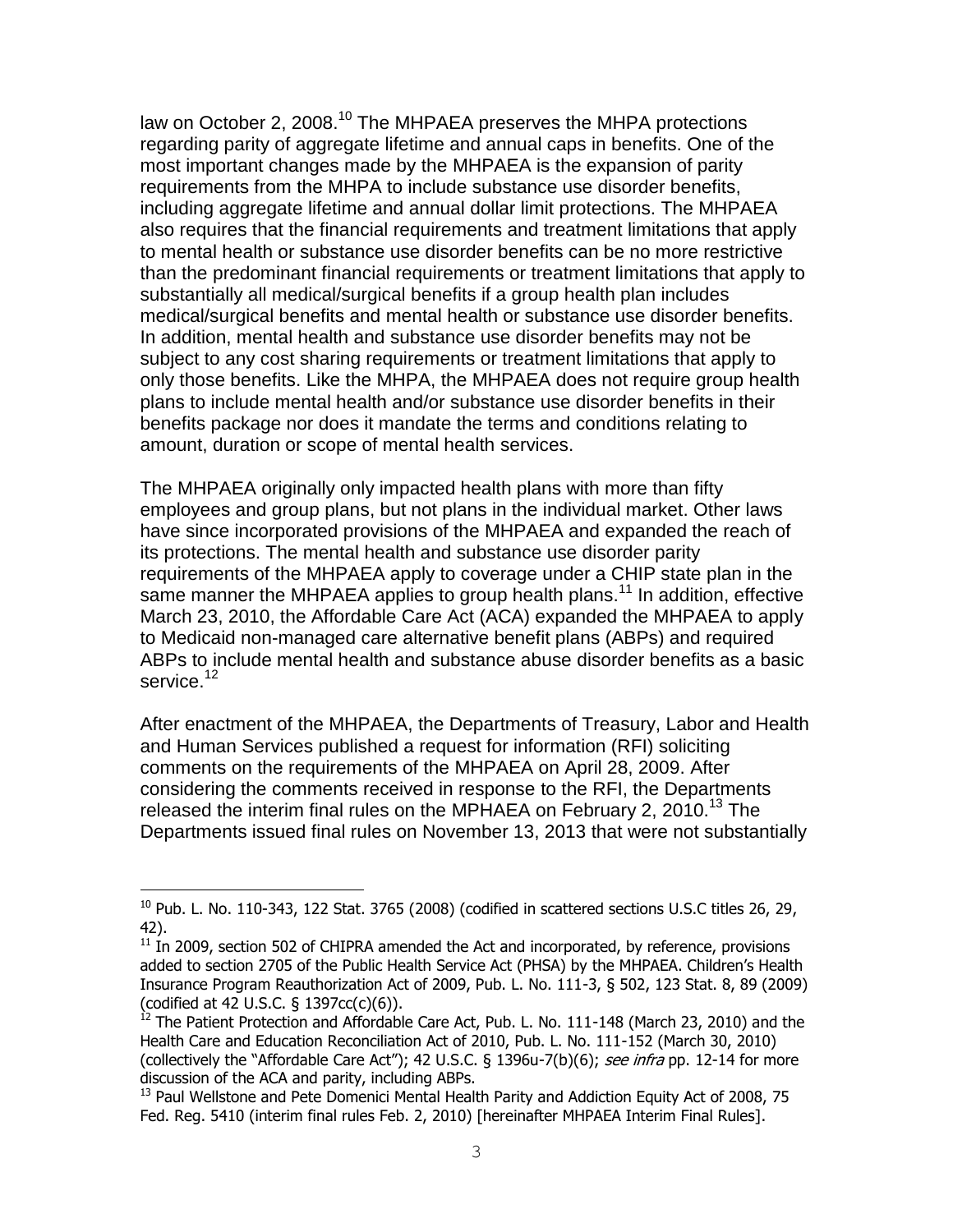different from the interim rules. The final rules are effective as of January 13, 2014, but some plans will not be affected until the new plan year.<sup>14</sup>

### **Determining Parity – Important Terms**

The MHPAEA requires parity between mental health or substance use disorder benefits and medical/surgical benefits with respect to financial requirements and treatment limitations. The definitions of mental health benefits, substance use disorder benefits, financial requirements and treatment limitations are particularly important in understanding how parity is analyzed.<sup>15</sup>

The regulations describe the term mental health benefits as:

benefits with respect to items or services for mental health conditions, as defined under the terms of the plan and in accordance with applicable Federal and State law. Any condition defined by the plan as being or as not being a mental health condition must be defined to be consistent with generally recognized independent standards of current medical practice (for example, the most current version of the Diagnostic and Statistical Manual of Mental Disorders (DSM), the most current version of the ICD [International Classification of Diseases], or State guidelines).<sup>16</sup>

Substance use disorder benefits are described as:

÷.

benefits with respect to items or services for substance use disorders, as defined under the terms of the plan and in accordance with applicable Federal and State law. Any disorder defined by the plan as being or as not being a substance use disorder must be defined to be consistent with generally recognized independent standards of current medical practice (for example, the most current version of the DSM [Diagnostic and Statistical Manual of Mental Disorders], the most current version of the ICD [International Classification of Diseases], or State quidelines).<sup>17</sup>

 $14$  Paul Wellstone and Pete Domenici Mental Health Parity and Addiction Equity Act of 2008, 78 Fed. Reg. 68240 (Nov. 13, 2013) (to be codified at 26 C.F.R. pt. 54, 26 C.F.R. pt. 2590, 45 C.F.R. pts. 146-47) [hereinafter MHPAEA Final Rules]. The final rules apply to group health plans and health insurance issuers for plan years (or policy years in the individual market) beginning on or after July 1, 2014. The interim rules covered plan years beginning on or after July 1, 2010. Id.  $15$  In addition to these terms, the rules define the terms aggregate lifetime dollar limit, annual dollar limit, coverage unit, cumulative financial requirements, cumulative quantitative treatment limitations, medical/surgical benefits, and treatment limitations. Id. at 68286-87.

 $16$  Id. The final rules added the "items or" to the definitions in the interim rules so that it was more clear that it included benefits for items as well as services. Id. at 68242.  $17$  *Id.* at 68287.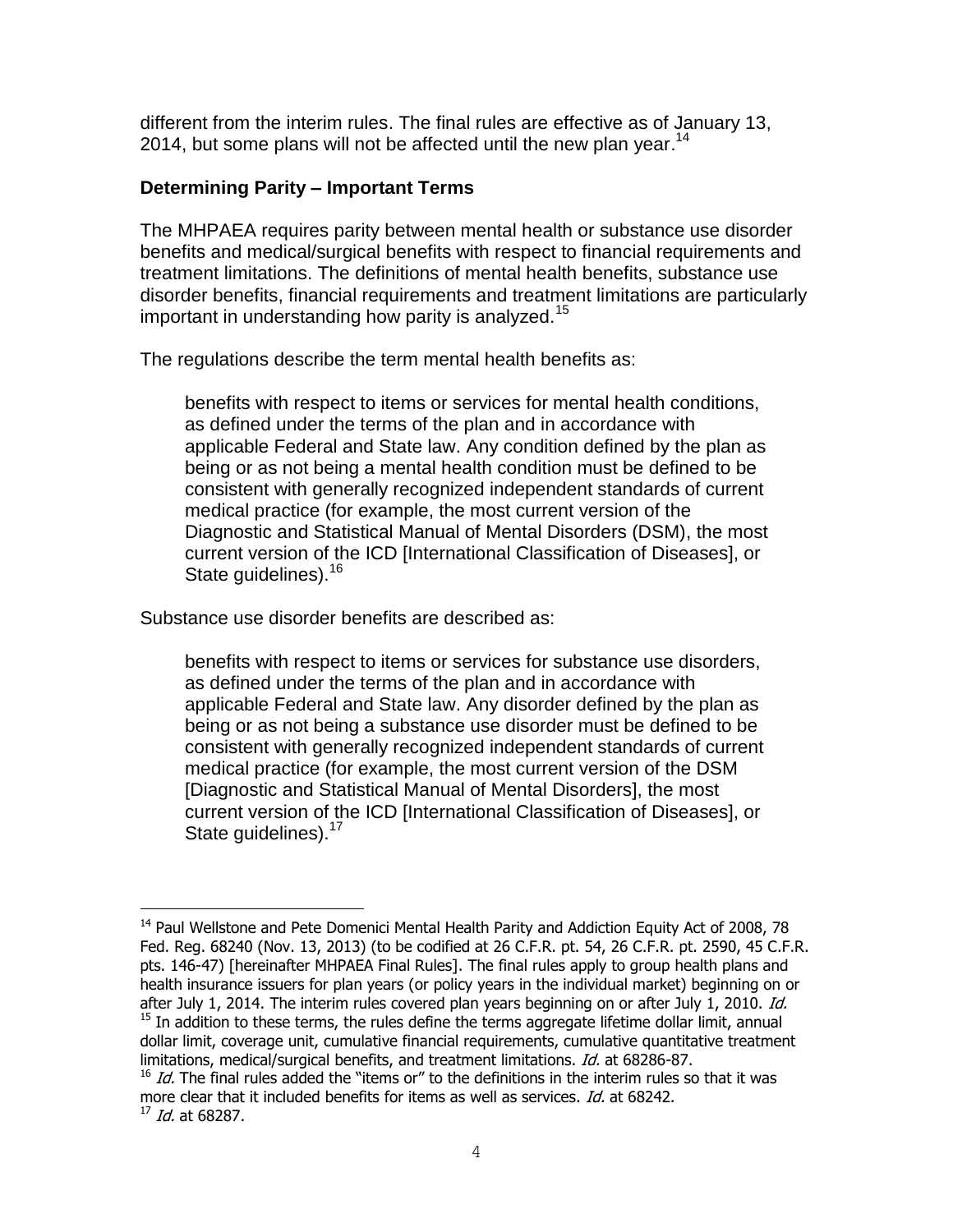These meanings seem to offer plans a great deal of flexibility to define "mental health conditions" and "substance use disorders." Additionally, they raise questions about where to draw the line for treatment of certain conditions, such as smoking cessation or autism, for which the benefits may fall into more than one category. What is critical is the requirement that the definitions of conditions or disorders must be consistent with independent standards recognized in the medical community. This provision goes a step beyond the statutory language, which simply requires that the benefits are "in accordance with applicable Federal and State law" and ensures that plans do not misclassify benefits in order to avoid complying with the parity mandates.<sup>18</sup>

Financial requirements include deductibles, copayments, coinsurance or out-ofpocket maximums, but not aggregate lifetime or annual dollar limits.<sup>19</sup> Treatment limitations "include limits on benefits based on the frequency of treatment, number of visits, days of coverage, days in a waiting period or other similar limits on the scope or duration of treatment.<sup>"20</sup> There are two types of treatment limitations: quantitative (expressed numerically, such as 50 outpatient visits per year) and nonquantitative, those that otherwise limit the scope or duration of benefits for treatment under a plan or coverage.<sup>21</sup> Nonquantitative treatment limitations (NQTLs) include restrictions regarding prescriptions not on the plan's approved drug formulary or requirements that certain medications be tried before other medications. The rules do not consider a permanent exclusion of all benefits for a particular condition or disorder to be a treatment limitation.<sup>22</sup> Quantitative treatment limitations are relatively easy to compare and determine whether or not parity exists, but NQTLs are more difficult to analyze for parity.

## **Nonquantitative Treatment Limitations**

The regulations offer an illustrative list of NQTLs, which include the following:

- Medical management standards limiting or excluding benefits based upon medical necessity or medical appropriateness, or based on whether the treatment is experimental or investigative
- Prescription drug formularies
- Network tier design for plans with multiple network tiers, such as plans with preferred providers
- Plan methods for determining usual, customary, and reasonable charges
- Fail first policies or step therapy protocols
- Provider admission standards for participation in a network
- Exclusions based upon failure to complete a course of treatment

 $18$  Compare MHPAEA Final Rules, 78 Fed. Reg. at 68286-87 with Paul Wellstone and Pete Domenici Mental Health Parity and Addiction Equity Act of 2008, 29 U.S.C. § 1185a(e)(4). <sup>19</sup> MHPAEA Final Rules, 78 Fed. Reg. at 68286.

<sup>&</sup>lt;sup>20</sup> Id. at 68287.

 $^{21}$  Id.

 $22$  *Id.*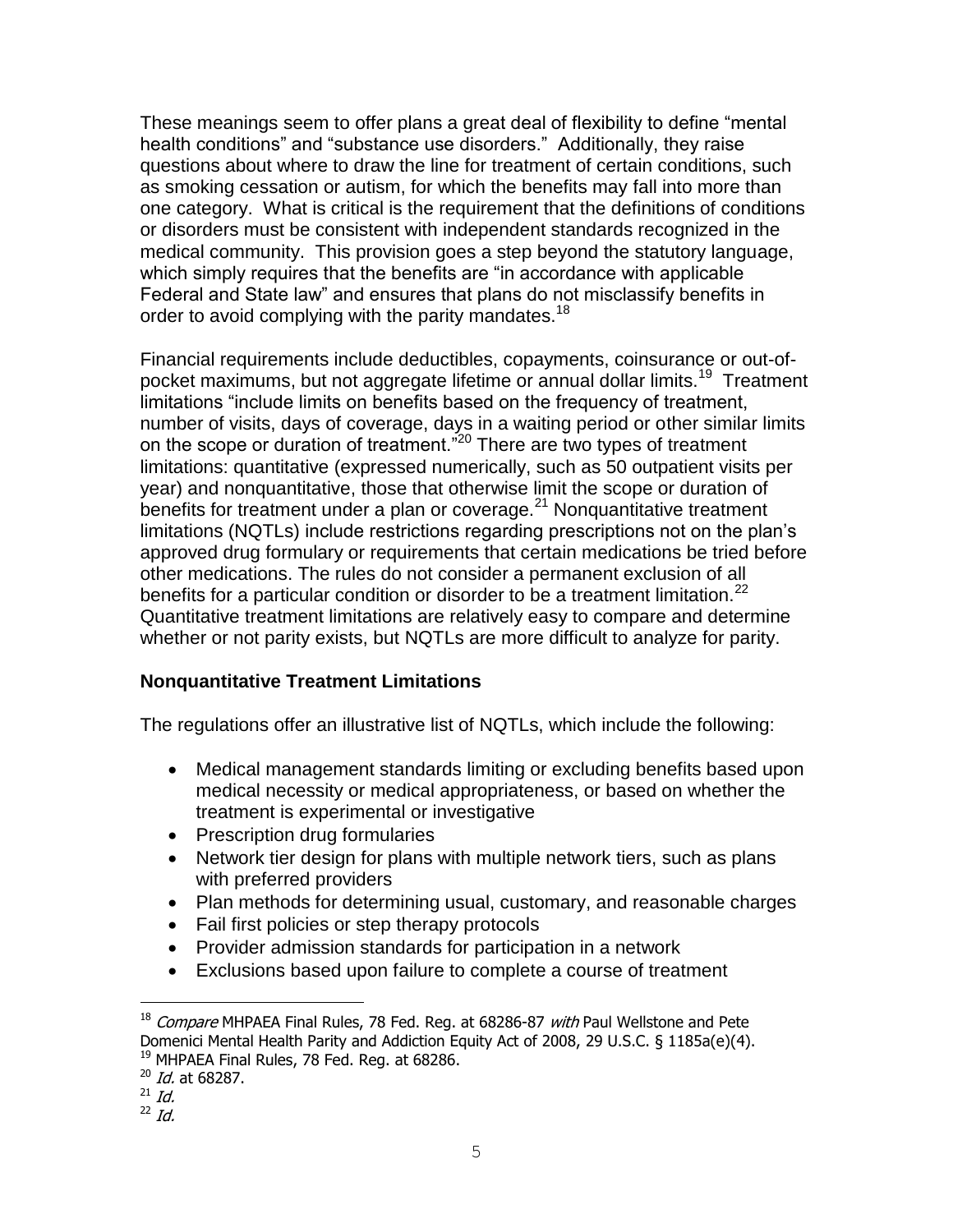Restrictions based on geographic location, facility type, provider specialty, and other criteria that limit the scope or duration of benefits for services.<sup>23</sup>

The regulations make clear that health plans may not impose such limitations unless the processes, strategies, evidentiary standards, or other factors used in applying the NQTL to mental health or substance use disorder benefits are comparable to and no more stringently applied than those for medical surgical benefits in the classification.<sup>24</sup> In being comparable, the factors cannot be specifically designed to restrict access to mental health or substance use disorder benefits.<sup>25</sup> The final rules recognize that plans and issuers do not have to use the same NQTLs for both mental health and substance use disorder benefits and for medical/surgical benefits, but do need to use comparable processes, strategies, evidentiary standards and other factors to determine whether and to what extent a benefit is subject to an NQTL. $^{26}$ 

It is important to understand that NQTLs may comply with the parity requirements and still create disparate results. $27$  For example, a plan could determine whether a treatment is medically appropriate (such as the number of visits) based on recommendations by panels of experts with appropriate training and experience in the fields of medicine involved. This may result in different numbers of visits and this does not necessarily violate parity.<sup>28</sup> Unlike the quantitative parity requirements in the rule, there is no mathematical analysis for NQTLs because of the non-quantitative nature of the limitations.<sup>29</sup> The final rules provide eleven examples that help illustrate how parity is determined for NQTLs. $^{30}$ 

÷.

 $^{28}$  Id. at 68292.

 $^{29}$  Id. at 68245.

 $^{23}$  Id. at 68246, 68292. In response to comments to the interim rules, the final rules added two additional examples of NQTLs to the illustrative list: network tier design and restrictions based on geographic location, facility type, provider specialty and other criteria that limit the scope or duration of benefits for services provided under the plan or coverage. Compare id. at 68292 with MHPAEA Interim Final Rules, 75 Fed. Reg. at 5449.

<sup>&</sup>lt;sup>24</sup> See MHPAEA Final Rules, 78 Fed. Reg. at 68292. The interim rules allowed plans to use and apply processes and standards differently "to the extent that recognized clinically appropriate standards of care may permit a difference." MHPAEA Interim Final Rules, 75 Fed. Reg. at 5449. The final rules specifically remove this exception because many commenters raised concerns it could be subject to abuse. MHPAEA Final Rules, 78 Fed. Reg. at 68245.

 $25$  *Id.* at 68246.

 $^{26}$  Id. at 68245.

 $^{27}$  Id.; see also Dep't of Labor, FAQs About Affordable Care Act Implementation (Part VII) and Mental Health Parity Implementation (Nov. 17, 2011), [http://www.dol.gov/ebsa/pdf/faq](http://www.dol.gov/ebsa/pdf/faq-aca7.pdf)[aca7.pdf.](http://www.dol.gov/ebsa/pdf/faq-aca7.pdf) One of the examples of a possible disparate result of NQTLs that is more quantifiable is provider reimbursement rates. A wide array of factors may be considered in determining reimbursement rates and these factors are considered just like any other NQTL factors and must be done in a way for mental health and substance use disorder benefits that is comparable to and no more stringently applied than for medical/surgical benefits. MHPAEA Final Rules, 78 Fed. Reg. at 68246.

 $30$  Id. at 68292. One example of a plan that violates the rules is a plan that requires prior approval but the ramifications for failing to get prior approval are different, e.g., for mental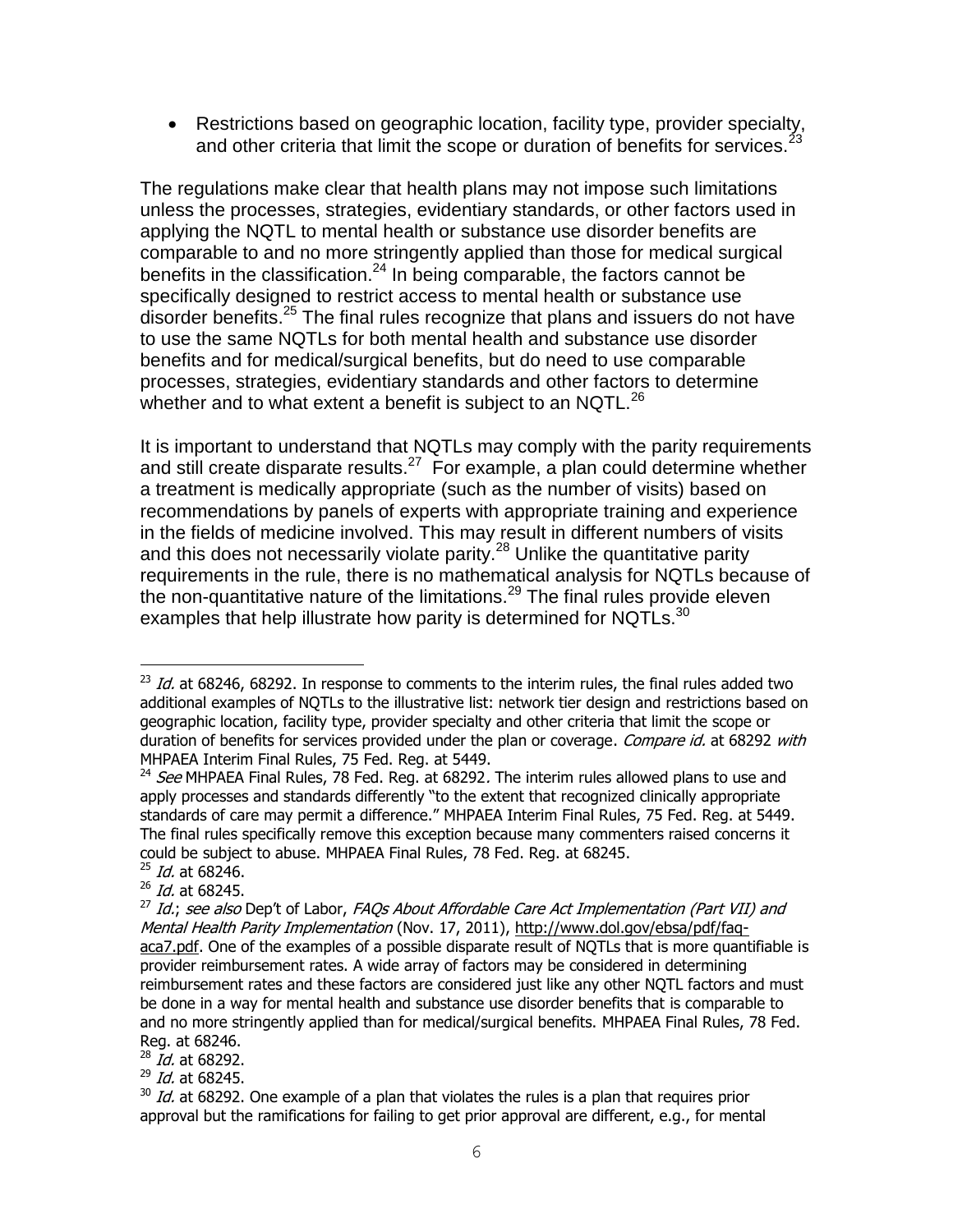Advocates should monitor for problems with medical management, which plans have historically used to limit or impair access to mental health and substance use disorder benefits. The rules allow for the use of medical management techniques such as looking at cost of treatment, high cost growth, clinical efficacy of any proposed treatment or service, and claim types with a high percentage of fraud, as long as the factors are applied in a comparable fashion. Although a plan or issuer documents the evidence, such as medical literature and professional standards, and how the medical management techniques were developed, this may allow for more subjectivity and historical bias or limited access and may affect the basis for the medical management.

Advocates should also watch for reductions in coverage or assessment of penalties when there is failure to obtain prior authorization for mental health benefits, but not for medical/surgical benefits. Similarly, advocates must watch out for extremely low fee schedules or restrictions in provider admission into a plan network which are applied more stringently to mental health or substance use disorder providers than to medical/surgical care providers.

## **Cumulative Financial and Quantitative Treatment Limitations**

The MHPAEA regulations also defined "cumulative financial requirements" and "cumulative quantitative treatment limitations." *Cumulative financial requirements* "determine whether or to what extent benefits are provided based on accumulated amounts" incurred or paid by the insured; they include deductibles and out-of-pocket maximums, but not aggregate or annual dollar limits.<sup>31</sup> *Cumulative quantitative treatment limitations* are "limitations that determine whether or to what extent benefits are provided based on accumulated amounts, such as annual or lifetime day or visit limits."<sup>32</sup>

Beyond clarification of the terms, the regulations prohibit plans from imposing separate cumulative financial and quantitative treatment limitation for mental health or substance use disorder benefits even if they are comparable to limitations for medical/surgical benefits.<sup>33</sup> Instead, plans must integrate deductibles and copayments and also any visit or episode limits so that all financial requirements as well as all treatment limitations on medical/surgical

÷. health and substance use disorders there would be no benefits paid, but for medical/surgical benefits there is only a twenty-five percent reduction in the benefits the plan would otherwise pay. An example of a comparable plan that does not violate parity is a plan that applies a concurrent review standard to inpatient care where there are high levels of variation in the length of stay. If in practice the application of the evidentiary standard affects 60 percent of mental health conditions and substance use disorders and only 30 percent of medical/surgical conditions, the practice does not violate parity even though it has a disparate effect as long as the standard is applied no more stringently for mental health and substance abuse disorders than for medical/surgical benefits. Id.

 $31$  *Id.* at 68286.

 $32$  *Id.* 

<sup>&</sup>lt;sup>33</sup> MHPAEA Final Rules, 78 Fed. Reg. at 68286.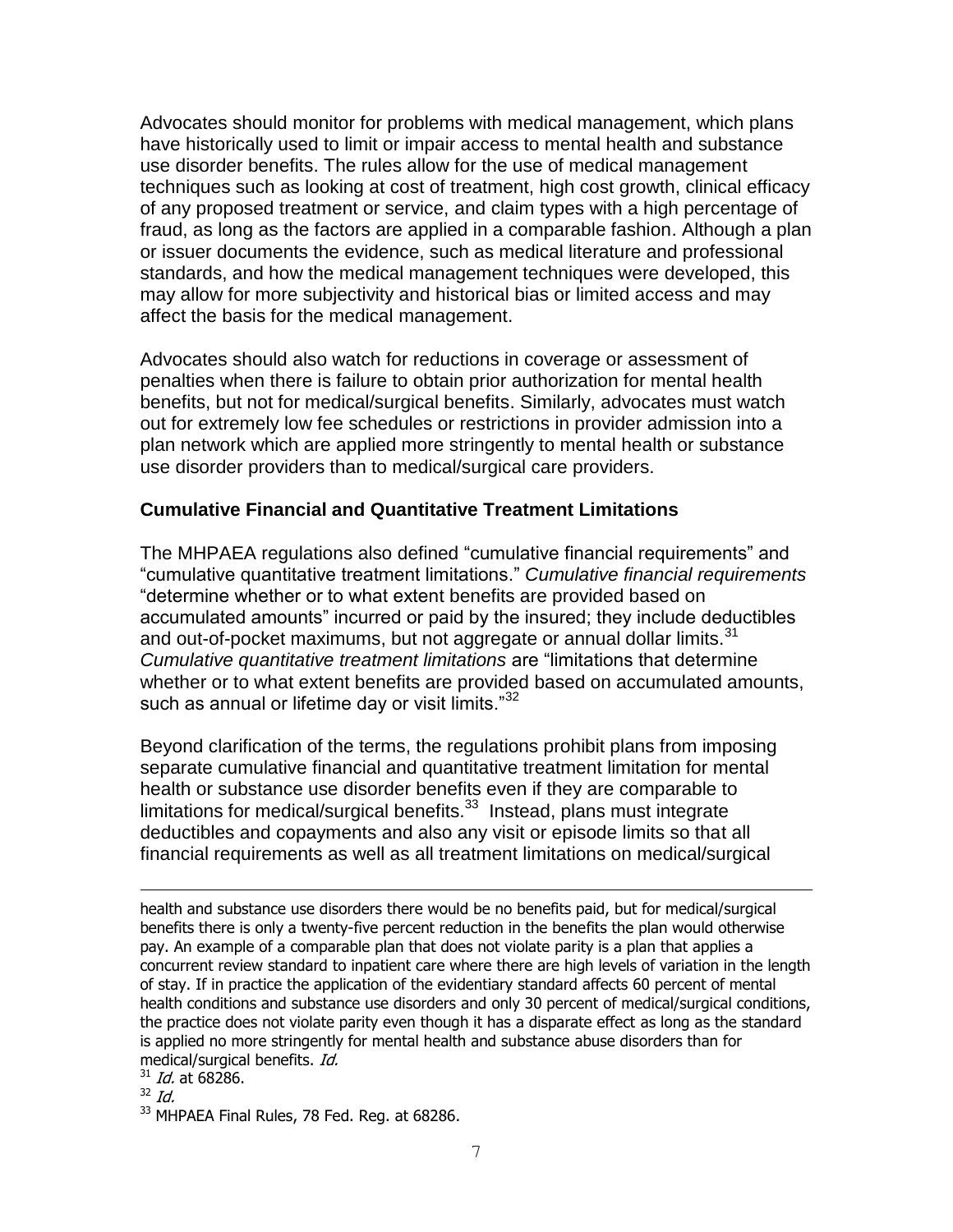benefits and mental health and substance use disorder benefits are cumulative. This is significant because historically, health plans have required insured individuals to pay higher deductibles or out-of-pocket costs for mental health care than for physical health care and have placed lower annual limits on visits for mental health-related services than for physical health-related services. It is precisely these disparities that the law and regulations seek to address.  $34$ 

## **Prescription Drugs**

The final regulations provide special rules for prescription drugs. The rule allows plans to place prescription drugs into tiers and to apply the parity requirements within each tier. $35$  However, this is only permitted if such placement is based upon reasonable factors, such as cost, efficacy and brand name versus generic, and is without regard to whether the drug is generally prescribed for mental health conditions or substance use disorders.<sup>36</sup> Thus, mental health prescription drugs could not be placed on higher cost tiers because of the conditions that those drugs treat. Assuming the tiers are based upon reasonable factors, a plan satisfies the parity requirement if it imposes different levels of financial requirements on different tiers of prescription drugs. Advocates should be watchful of the application of the parity requirement to prescription drugs. In addition to the flexibility the regulations allow plans in terms of placement of drugs into tiers, plans continue to have a great deal of discretion in establishing and managing formularies.

## **Determining Parity – Comparing Financial Requirements and Treatment Limitations**

The general regulation governing parity states:

A group health plan…may not apply any financial requirement or treatment limitation to mental health or substance use disorder benefits in any classification that is more restrictive than the predominant financial requirement or treatment limitation of that type applied to substantially all medical/surgical benefits in the same classification.<sup>37</sup>

The regulations create six types of benefits classifications:

- (1) Inpatient, in-network;
- (2) Inpatient, out-of-network;

 $34$  In the preamble to the final rules, the Departments cite that a study sponsored by the U.S. Department of Health and Human Services found that nearly all plans had eliminated the use of separate deductibles for mental health and substance use disorder benefits by 2011 and in 2010 only a very small percentage of plans were using separate deductibles. Id. at 68255-56.  $35$  *Id.* at 68289.

<sup>36</sup> Id.

<sup>&</sup>lt;sup>37</sup> Id. at 68268.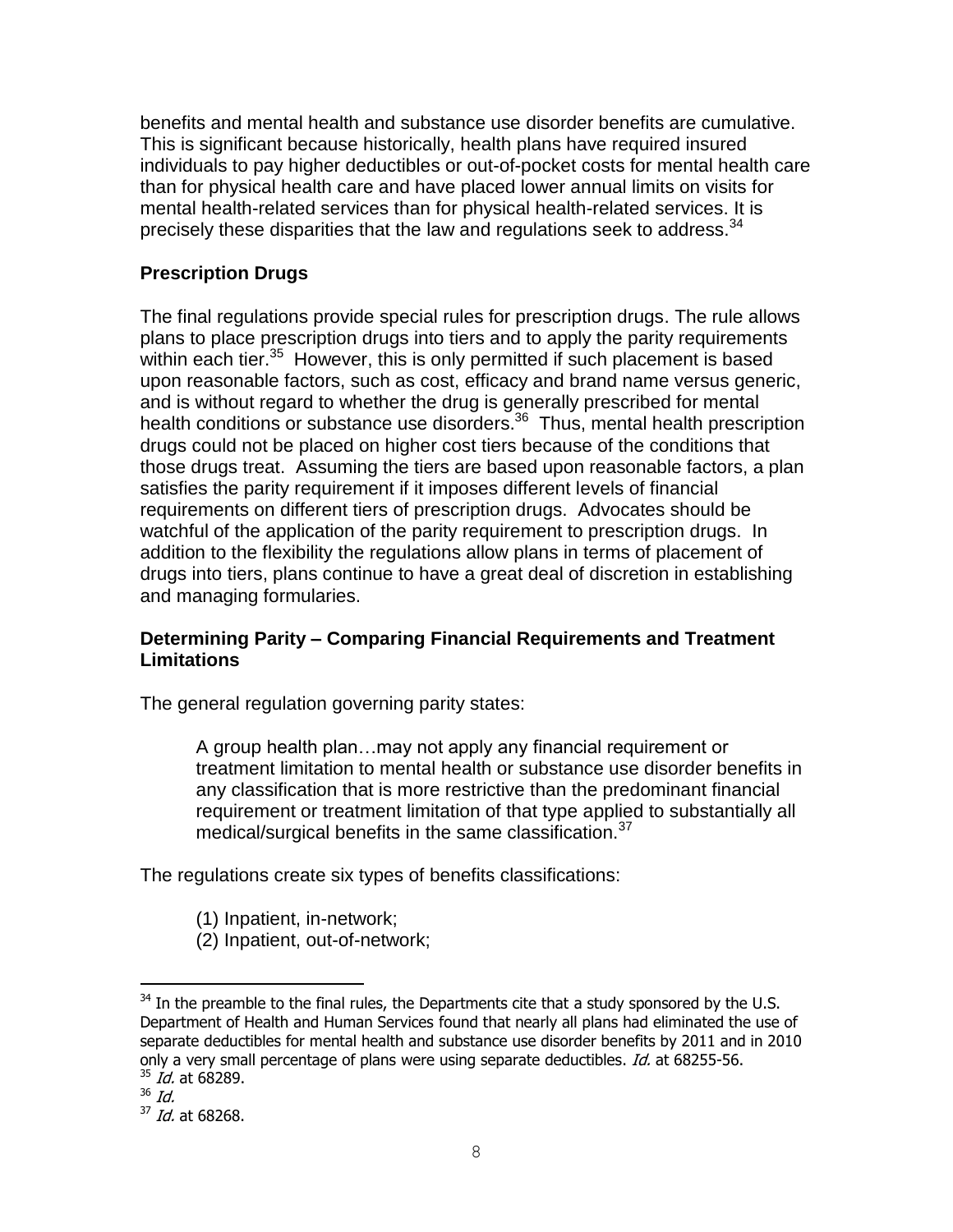- (3) Outpatient, in-network;
- (4) Outpatient, out-of-network;
- (5) Emergency care; and
- $(6)$  Prescription drugs.  $38$

Sub-classifications are permitted for office visits separate from all other outpatient services and for plans that use multiple tiers of in-network providers.  $39$ Parity is required within the benefit classification types.<sup>40</sup> This means comparisons of mental health or substance use disorder benefits with medical/surgical benefits should be done within classifications, judging, for example, an emergency care service involving mental health benefits against an emergency care service involving medical/surgical benefits. A plan must apply the same standards to mental health and substance use benefits as it does to medical/surgical benefits in determining the classification in which the particular benefit applies.<sup>41</sup> Moreover, if a health plan offers mental health or substance use disorder benefits in any of these classifications, benefits must be provided in every classification in which medical/surgical benefits are offered.

In applying the general parity requirement of the MHPAEA, the first step is to determine whether the financial requirement or quantitative treatment limitation applies to substantially all medical/surgical benefits in a classification. According to the regulations, a type of financial requirement or treatment limitation is considered to apply to *substantially all* medical/surgical benefits in a classification if it applies to at least two-thirds of all medical/surgical benefits in that classification.<sup>42</sup> If a type of financial requirement or quantitative treatment limitation applies to substantially all medical/surgical benefits in a classification, then it may be permissible for that requirement or limitation to apply to mental health or substance use disorder benefits. For instance, if a plan has co-pays, those co-pays should be the same within the same category type. If an individual has a \$20 co-pay for an outpatient, in-network provider and a \$50 co-pay for an outpatient, out-of-network provider of physical health services, they must also have a \$20 co-pay for an outpatient, in-network provider and a \$50 co-pay for an outpatient, out-of-network provider of mental health services.

<sup>÷.</sup>  $38$  Id.

 $39$  MHPAEA Final Rules, 78 Fed. Reg. at 68289-90. After the interim rules were issued, several plans and issuers brought to the Departments' attention that, with respect to outpatient benefits, many plans require a copayment for office visits and coinsurance for all other outpatient services. In response, the Departments issued an FAQ that established a safe harbor under which the Departments would not take enforcement action against plans and issuers that divide benefits into two sub-classifications (office visits and all other outpatient items and services) for purposes of applying the financial requirement and treatment limitation rules under the MHPAEA. The terms of this FAQ are incorporated into the final rules. Id. at 68242.

<sup>&</sup>lt;sup>40</sup> Id. at 68288.

<sup>&</sup>lt;sup>41</sup> Id.

<sup>&</sup>lt;sup>42</sup> Id. at 68289.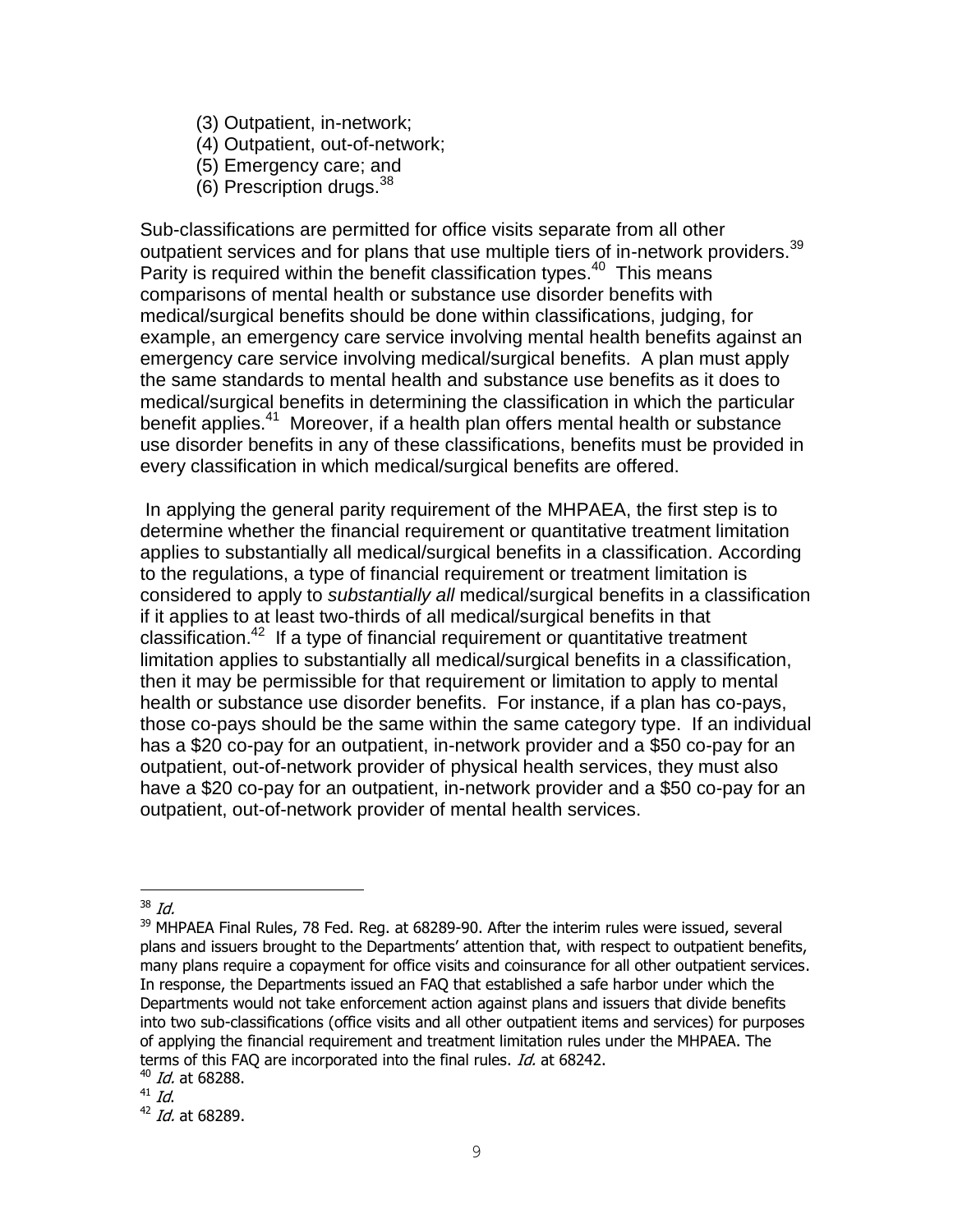If a single level of a type of financial requirement or quantitative treatment limitation applies to at least two-thirds of all medical/surgical benefits in a classification, the level of financial requirement or quantitative treatment limitation that is considered the *predominant* level of that type in a classification. <sup>43</sup> The predominant level of a type of requirement or limitation applicable to medical/surgical benefits within a classification is the most restrictive level of the requirement or limitation that can be imposed on mental health or substance use disorder benefits in that classification. An example of a predominant level would be if a \$20 copay is the predominant level of copay that applies to substantially all inpatient, in-network medical/surgical benefits, then a \$20 copay is the most restrictive copay that can apply to inpatient, in-network mental health or substance use disorder benefits. The analysis for predominant level can get very complicated, particularly when multiple levels are involved. The rules provide examples of how to analyze for substantial and predominant, but most of this analysis will be performed by the insurance industry. Oversight of the accuracy of the analysis by the Departments or advocates will be difficult because although the plans and issuers have to provide information, this information may not make it easy to tell if the determinations of levels and classifications are appropriate. Along with the complaint mechanisms for enforcement, the required regular reports to Congress regarding implementation of the MHPAEA should be a good way for advocates to track compliance efforts.<sup>44</sup>

## **Is Parity Required at All Levels of Care?**

One of the concerns after the interim rules were issued was how intermediate levels of care, such as non-hospital residential treatment, would be covered under the MHPAEA. Some wanted to limit the scope of services to say that if benefits for a type of treatment, such as counseling, was not provided for medical/surgical conditions, then it was not required for mental health or substance use disorders. Others wanted the MHPAEA to require plans and issuers to provide benefits for any evidence-based treatment. In the final rules, the Departments directed plans and issuers to assign benefits, including intermediate services provided, to the six benefit classifications in the same way they assign comparable intermediate medical/surgical benefits. The preamble to the final rules provided the example that if a plan or issuer treats home health care as an outpatient benefit, then any covered intensive outpatient mental health or substance use disorder services and partial hospitalization must also be considered outpatient benefits.<sup>45</sup>

 $43$  Id.

 $44$  For example of such a compliance report, see U.S. Dept. of Labor, 2012 Report to Congress: Compliance with the Mental Health Parity and Addiction Equity Act of 2008 (Jan. 1, 2012), [http://www.dol.gov/ebsa/publications/mhpaeareporttocongress2012.html.](http://www.dol.gov/ebsa/publications/mhpaeareporttocongress2012.html)

<sup>&</sup>lt;sup>45</sup> MHPAEA Final Rules, 78 Fed. Reg. at 68247.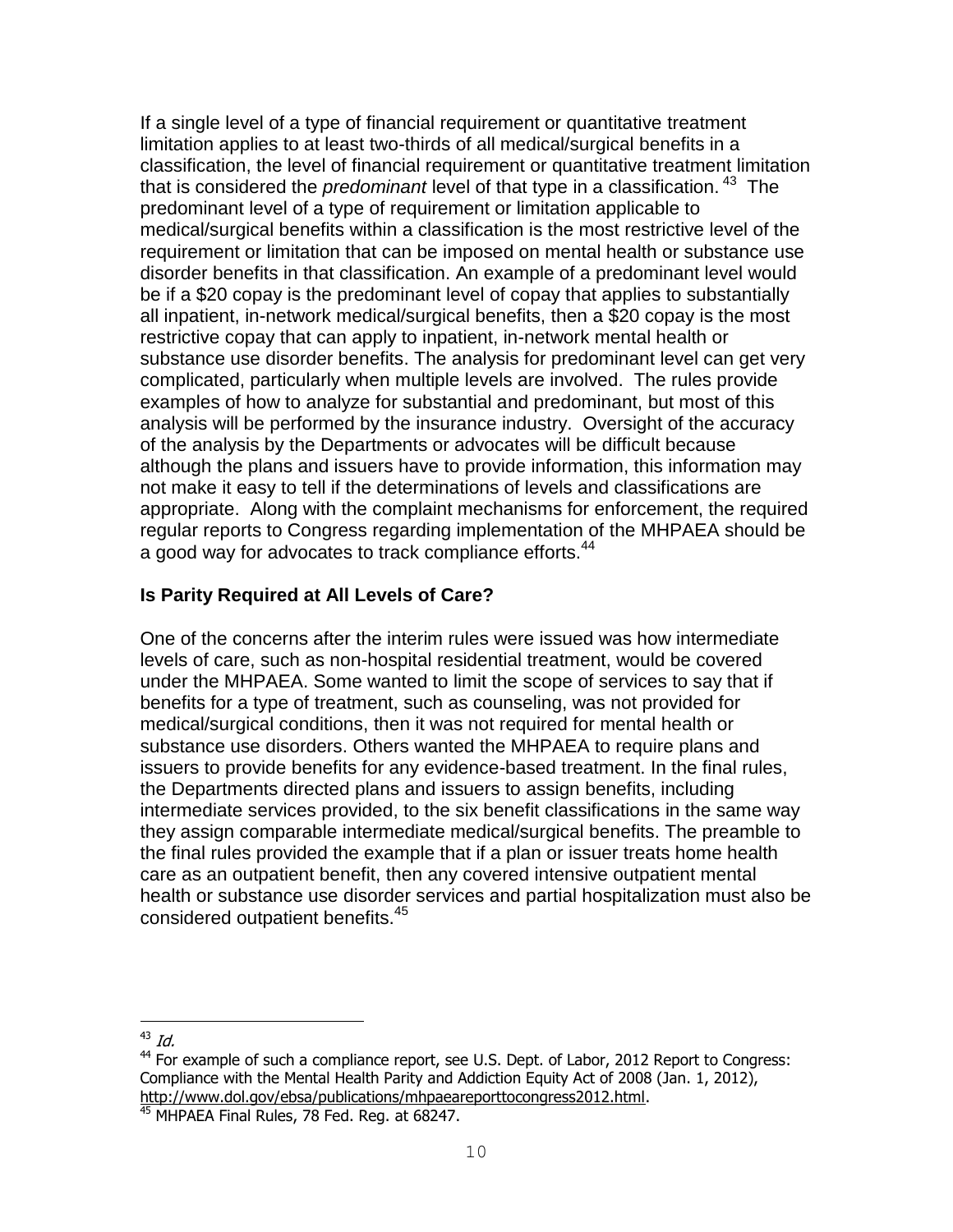#### **Parity for Separate Benefit Packages**

While the MHPA and the MHPAEA held that the parity requirement would be applied separately for each benefit package maintained by an employer, the final regulations specified that the parity requirements apply to a group health plan offering medical/surgical benefits and mental health or substance use disorder benefits, apply separately with respect to any combination of medical/surgical benefits and mental health or substance use disorder benefits, and that all health care benefits are to be treated as a single group health plan. $^{46}$  This provision is significant in that it should close the loophole in the statute, which allowed plans to avoid the parity requirements by covering mental health and substance use disorder benefits through separate carve-outs. In the preamble to the final rules, the Departments make clear that if an employer or issuer contracts with one or more entities to provide or administer mental health or substance use disorder benefits, the responsibility for compliance with the MHPAEA still rests on that group health plan and/or the health insurance issuer.<sup>47</sup>

#### **Transparency-Medical Necessity and Reasons for Denial Disclosure**

The MHPAEA added two important disclosure provisions, requiring covered issuers and plans to make available their criteria for medical necessity determinations and their reasons for denial of reimbursement or payment involving mental health and substance use disorder benefits.<sup>48</sup> The rules mandate that plans make information about medical necessity criteria available to any current or potential participant, beneficiary or contracting provider upon request and at no charge.<sup>49</sup> Advocates acting on behalf of a beneficiary or potential beneficiary should be able to use this provision.

Despite access to this type of information, advocates expressed continuing concerns about transparency, particularly about the ability to access sufficient information to determine whether plans are applying medical necessity criteria and other factors comparably to medical/surgical benefits and mental health and substance use disorder benefits. There were also concerns about how advocates could try to determine whether a plan complies with the NQTL provisions and thus the MHPAEA. In the final rules, the Departments incorporated a new paragraph (d)(3) which states that compliance with MHPAEA disclosure requirements does not mean that all federally required disclosure requirements have been met, e.g., there are disclosure requirements under both ERISA and the ACA. $50<sub>1</sub>$ 

<sup>&</sup>lt;sup>46</sup> Id. at 68250, 68294.

<sup>&</sup>lt;sup>47</sup> *Id.* at 68250.

<sup>48</sup> MHPAEA, § 512(a)(4), 122 Stat. at 3881-82.

<sup>49</sup> MHPAEA Final Rules, 78 Fed. Reg. at 68247, 68295.

 $50$  Id. at 68247. The Departments also published several FAQs clarifying the disclosure requirements, including information on other relevant disclosure requirements. See U.S. Dept. of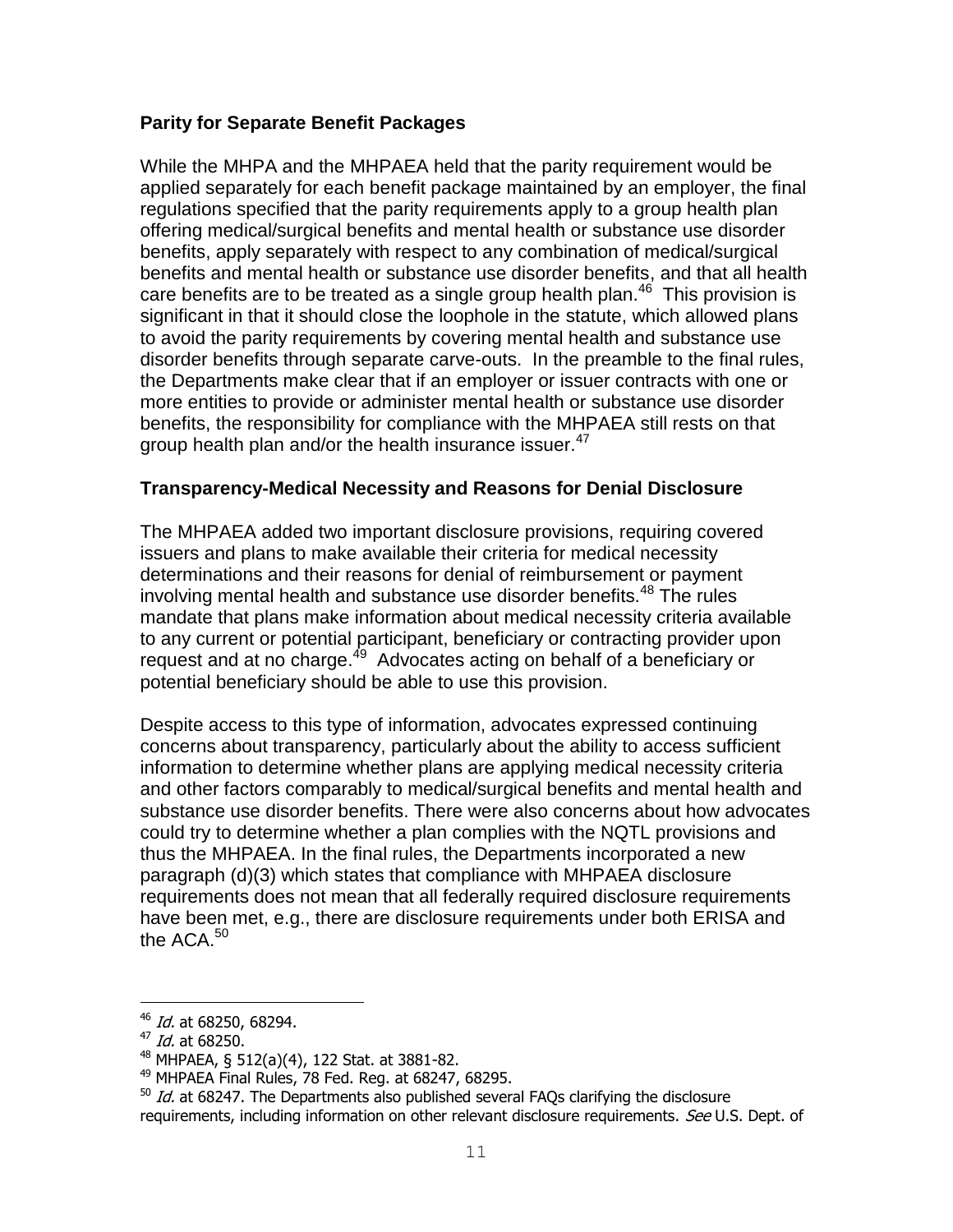## **Parity and the Affordable Care Act**

The ACA and its implementing regulations expanded coverage of mental health and substance use disorder benefits in several ways:

- Extended the MHPAEA to apply to the individual health insurance market and to qualified health plans in the same manner and to the same extent as it applies to health insurance issuers and group health plans.<sup>51</sup>
	- o Grandfathered small group market coverage is not required to comply with either EHB provisions or  $EHB<sup>52</sup>$
	- o Grandfathered individual health insurance coverage is not subject to the EHB requirements, but to the extent mental health or substance use disorder benefits are covered, that coverage must comply with the interim MHPAEA requirements until plan years are covered by the final rules. $53$
- Included mental health and substance use disorder services as one of the essential health benefits (EHBs). In addition, health insurance issuers offering non-grandfathered health insurance coverage in the individual and small group markets, in or outside of an Exchange, must comply with the interim requirements of the MHPAEA until the final rules apply to the plan to satisfy the EHB requirement.<sup>54</sup>

L,

Labor-Employee Benefits Sec. Admin., FAQs for Employees about the Mental Health Parity and Addiction Equity Act (May 18, 2012), [http://www.dol.gov/ebsa/faqs/faq-mhpaea2.html.](http://www.dol.gov/ebsa/faqs/faq-mhpaea2.html)  $51$  42 U.S.C. § 1396u-7(b)(6); see also Dep't of Labor, FAQs About Affordable Care Act Implementation (Part XVIII) and Mental Health Parity Implementation (Jan. 19, 2014), <http://www.dol.gov/ebsa/faqs/faq-aca18.html> (explaining that grandfathered coverage is coverage provided by a group health plan, or individual health insurance coverage in which an individual was enrolled on March 23, 2010, and has not made certain changes in coverage since that time (citing § 1251 of the ACA, 29 C.F.R. 2590-715-1251, 45 C.F.R. 147.140))(citing CMS-Center for Consumer Information and Insurance Oversight, Letter to Insurance Commissioners (Nov. 14, 2013), [http://www.dol.gov/ebsa/faqs/faq-aca18.html\)](http://www.dol.gov/ebsa/faqs/faq-aca18.html).

<sup>&</sup>lt;sup>52</sup> Id.  $\frac{1}{10}$ 

<sup>54</sup> MHPAEA Final Rules, 78 Fed. Reg. at 68240 (citing 26 C.F.R. 54.9815-1251T, 29 C.F.R. 2590.715-1251, and 45 C.F.R. 147.140); U.S. Dep't of Labor, FAOs About Affordable Care Act Implementation (Part XVIII) and Mental Health Parity Implementation, supra note 52. While a group health plan or health insurance issuer offering coverage in connection with a group health plan must provide mental health and substance use disorder benefits to meet the EHB requirements, MHPAEA final rules make it clear that nothing in the regulations requires such a plan to provide additional mental health or substance use disorder benefits. MHPAEA Final Rules, 78 Fed. Reg. at 68244. Grandfathered health plans are exempted only from certain ACA requirements in Subtitles A and C of Title I, but the provisions regarding MHPAEA requirements were not part of the exempted sections. Id. EHBs include the following ten benefits categories, some of which include more than one type of benefit: (1) ambulatory patient services, (2) emergency services, (3) hospitalization, (4) maternity and newborn care, (5) mental health and substance use disorder services, including behavioral health treatment, (6) prescription drugs, (7) rehabilitative and habilitative services and devices, (8) laboratory services, (9) preventive and wellness services and chronic disease management, and (10) pediatric services, including oral and vision care. For more information about EHBs, benchmark plans, and other aspects of the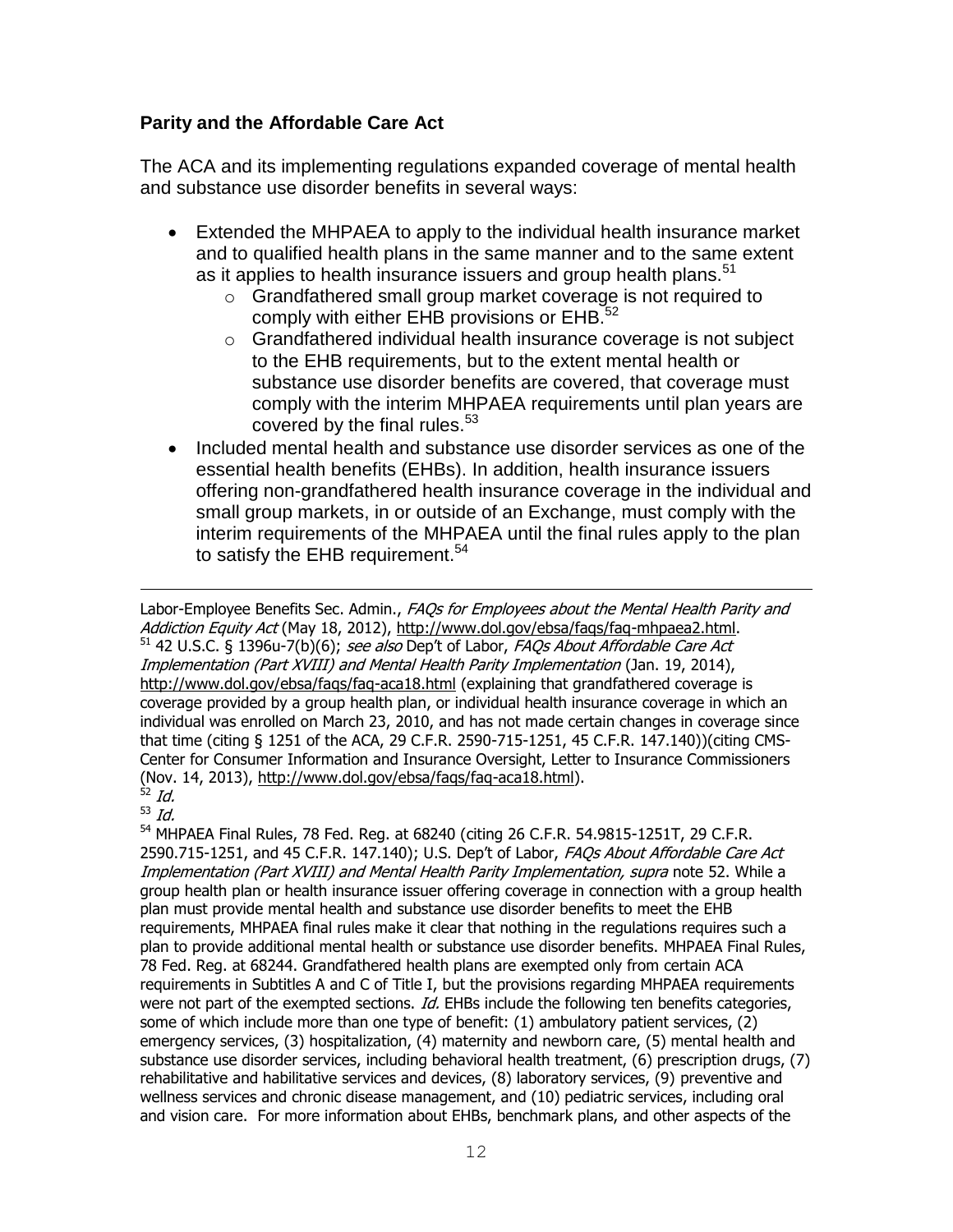- Applied MHPAEA provisions to all Medicaid Alternative Benefit Plans (ABPs), regardless of whether services are delivered under managed care or non-managed care systems. <sup>55</sup> This includes benchmark equivalent, Secretary-approved benchmark plans, and ABPs for individuals in the Medicaid expansion group effective January 1, 2014.<sup>56</sup>
- Prohibited annual or lifetime dollar limits on the ten EHBs, including mental health and substance use disorder treatment. The final rules make it clear the ACA disallows these dollar limits. $57$

States with ABPs for children should already meet the requirements because of the inclusion of mental health and substance use disorder services as one of the essential health benefits and the required assurance from states that eligible children will receive full Early and Periodic Screening, Diagnostic and Treatment (EPSDT) benefits, as required by the Medicaid Act.<sup>58</sup> States may meet the requirements of parity and EPSDT through ABPs, or some combination of ABPs and wrap-around services, whether managed care or not.<sup>59</sup> EPSDT mandates outreach, screening, and the provision of treatment for all health conditions discovered by the screening.<sup>60</sup> Retaining the protections and benefits of EPSDT for children is very important to advocates as EPSDT is an important tool for accessing medically necessary services for children and thus important in achieving true parity for children. It will be important, however, for advocates to monitor the extent to which states are ensuring the EPSDT wrap-around.

For many individuals with a mental health or substance use disorder, the existence of that condition makes it difficult to obtain health insurance or makes individual health insurance prohibitively expensive to purchase. Therefore, some

ACA, visit NHeLP's Healthcare Reform website at [http://www.healthlaw.org/issues/health-care](http://www.healthlaw.org/issues/health-care-reform/services)[reform/services.](http://www.healthlaw.org/issues/health-care-reform/services) An example of an available factsheet is Reviewing Your State's Essential Health Benefits (EHB) Benchmark Selection,

[http://www.healthlaw.org/component/jsfsubmit/showAttachment?tmpl=raw&id=00Pd0000006Bg](http://www.healthlaw.org/component/jsfsubmit/showAttachment?tmpl=raw&id=00Pd0000006BgrAEAS) [rAEAS,](http://www.healthlaw.org/component/jsfsubmit/showAttachment?tmpl=raw&id=00Pd0000006BgrAEAS) which is guide to help state advocates and includes important considerations when reviewing benefits offered by EHB benchmark plans.

<sup>55</sup> CMS, Dear State Medicaid Director (Jan. 16, 2013), [http://www.medicaid.gov/Federal-Policy-](http://www.medicaid.gov/Federal-Policy-Guidance/downloads/SHO-13-001.pdf)[Guidance/downloads/SHO-13-001.pdf.](http://www.medicaid.gov/Federal-Policy-Guidance/downloads/SHO-13-001.pdf)

 $56$  MHPAEA, § 1937(b)(7) directs that approved section 1937 Medicaid non-managed care Alternative Benefit plans that provide both medical/surgical benefits and mental health or substance use disorder benefits comply with MHPAEA; see also, CMS, Dear State Medicaid Director (Nov. 20, 2012) describing ABPs under section 1937 as modified by the Affordable Care Act, http://www.medicaid.gov/Federal-Policy-Guidance/downloads/SMD-12-003.pdf.

<sup>&</sup>lt;sup>57</sup> MHPAEA Final Rules, 78 Fed. Reg. at 68240, 68244. The parity requirements regarding annual and lifetime limits only apply to the provision of mental health and substance use disorder benefits that are not EHB. Id.

<sup>&</sup>lt;sup>58</sup> States that enroll children in a Medicaid ABP are directed by § 1937(a)(1)(A)(ii) of the ACA to assure that eligible children under age 21 receive full Early and Periodic Screening, Diagnostic, and Treatment (EPSDT) benefits through an ABP or a combination of an ABP and wrap-around services. CMS, Dear State Medicaid Director (Jan. 16, 2013), supra note 56. <sup>59</sup> Id.

 $60$  42 U.S.C. §§ 1396a(a)(43), 1396d(a)(4)(B); 1396d(r).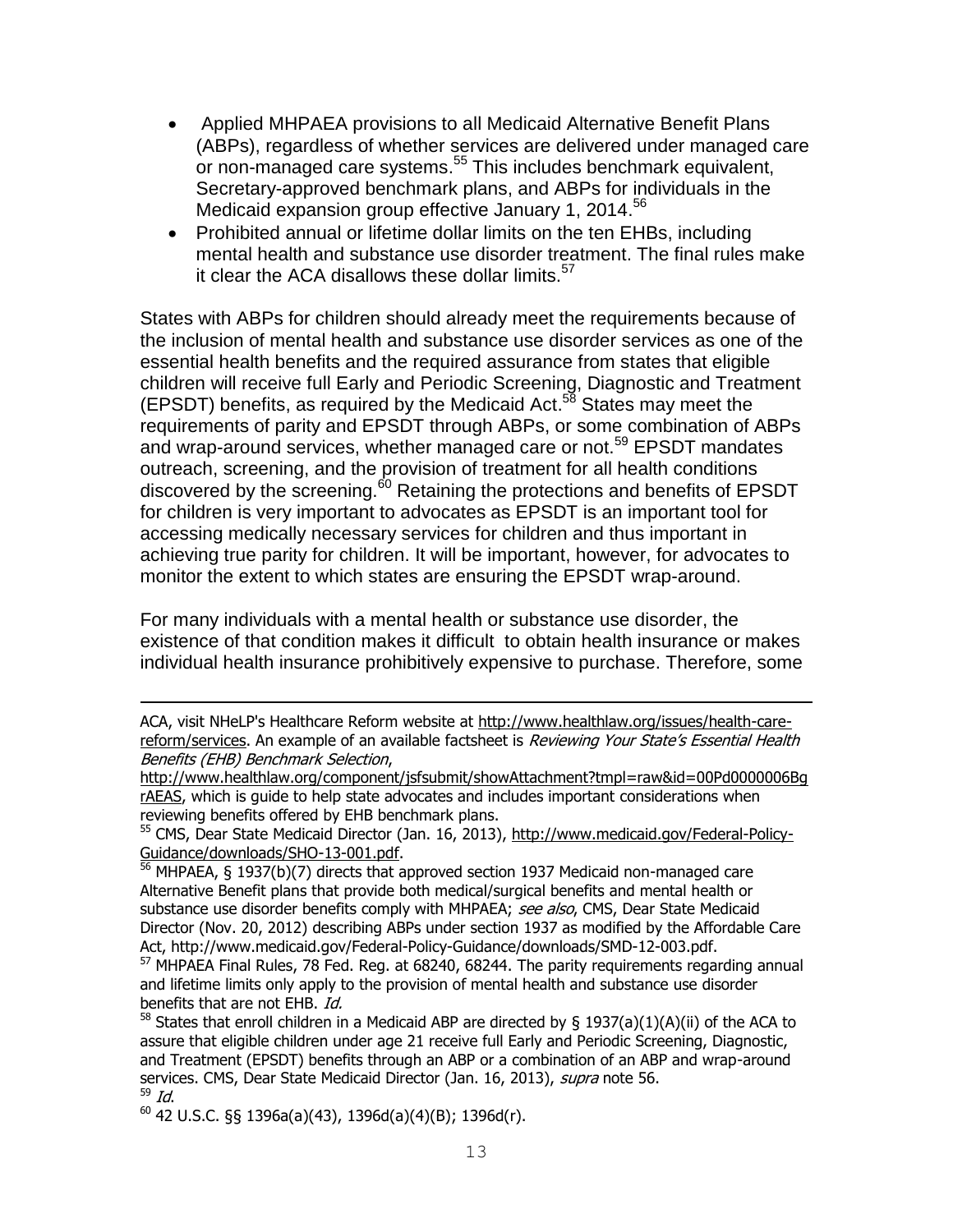of the other aspects of the ACA, such as pre-existing condition exclusions, limits on out-of-pocket expenses, prohibition from rescinding or cancelling once a beneficiary is enrolled (except in cases of fraud or abuse), and limitations on what basis a health insurance premium rate may vary, should also help some individuals with mental health or substance use disorder issues.

## **Parity and Children's Health Insurance Programs (CHIP)**

When CHIP was reauthorized in 2009 it incorporated provisions of the MHPAEA by reference.<sup>61</sup> In January 2013, CMS issued a Dear State Medicaid Director letter that stated that if a state provides full EPSDT benefits under its CHIP state plan, then MHPAEA requirements are deemed to be met.<sup>62</sup> If a state does not provide full EPSDT benefits, the state must examine its state plan to ensure that treatment limitations on mental health and substance use disorder benefits are no more restrictive than the predominant treatment limitations applied to substantially all medical/surgical benefits.<sup>63</sup> Medical management techniques, financial requirements, availability of out-of-network providers, availability of information regarding criteria for medical necessity determinations, and denial reasons must also meet parity requirements.<sup>64</sup>

## **Parity and Medicaid Managed Care Organizations**

The provisions of the MHPAEA are incorporated into Medicaid managed care programs in section 1932 of the Social Security Act.<sup>65</sup> Although MHPAEA provisions are incorporated with regard to statutorily defined Medicaid managed care organization (MCO), this is limited by the Medicaid regulations that direct states to reimburse MCOs based only on state plan services. According to CMS, this means that MCOs are in compliance with MHPAEA provisions as long as the benefits offered by the MCO reflect the financial limitations, quantitative and nonquantitative treatment limitations, and disclosure requirements of the Medicaid state plan and as specified in CMS approved contracts. However, any additional or alternative treatment limitations imposed by the MCO must comply with parity requirements. For example, any benefits offered by the MCO beyond those in the Medicaid state plan must comply with parity. This is also true when out-ofnetwork coverage is available for medical/surgical benefits. States are responsible for assessing MCO contracts to ensure MHPAEA compliance. CMS encourages states with Prepaid Inpatient Hospital Plans (PIHPs) and Prepaid Ambulatory Health Plans (PAHPs) to apply the principles of parity across the managed care delivery system, even if in carve-out arrangements. CMS intends

 $61$  42 U.S.C. § 1397cc(c)(6).

<sup>&</sup>lt;sup>62</sup> CMS, Dear State Medicaid Director (Jan. 16, 2013), *supra* note 56.

 $63$  Id.

<sup>64</sup> Id.

<sup>65</sup> 42 U.S.C. § 1396u-2(b)(8).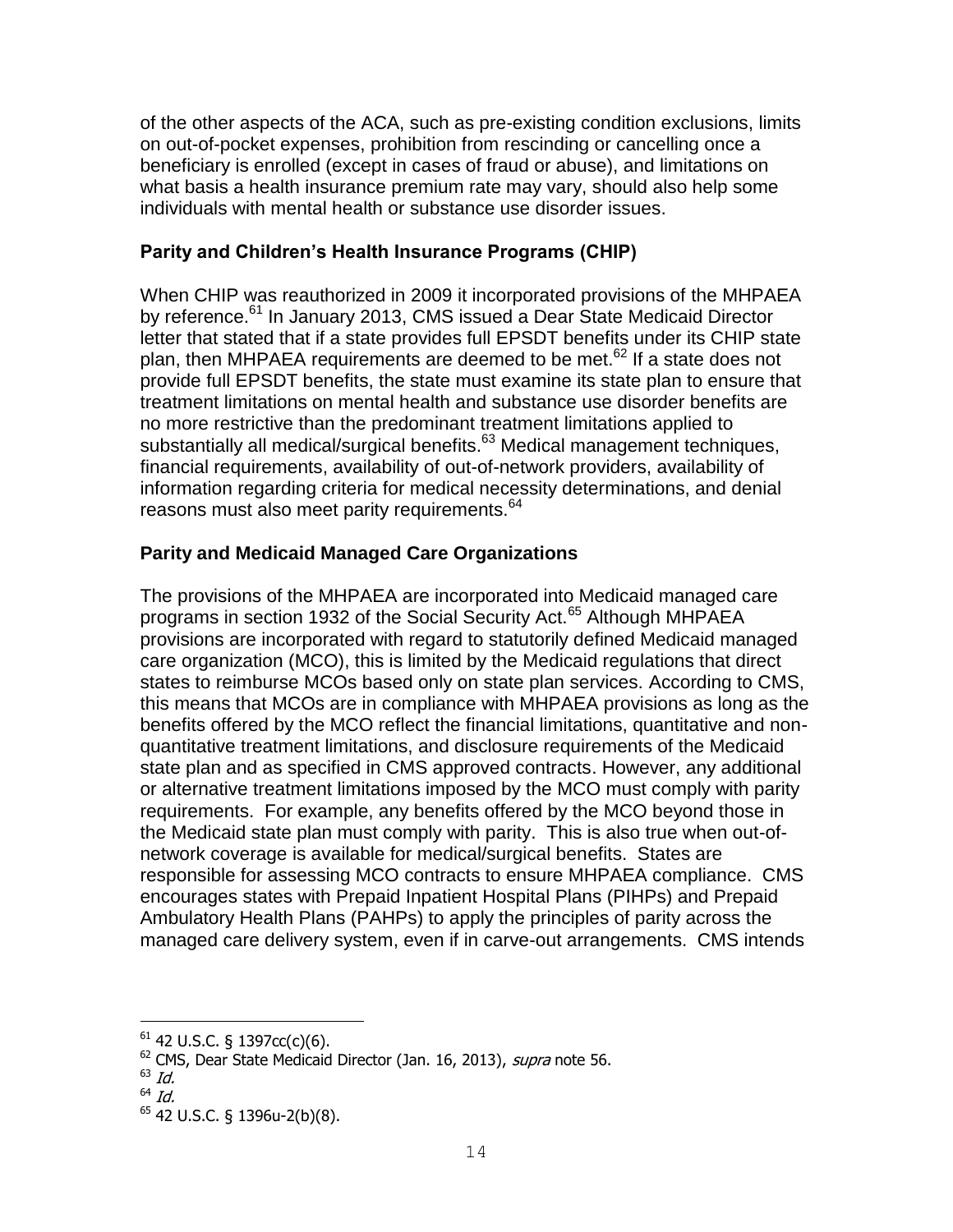to issue additional guidance and provide technical guidance to states regarding strategies to implement the MHPAEA for PIHPs and PAHPs.<sup>66</sup>

## **Limits to Parity**

The MHPAEA extended the reach of the MHPA and the ACA made the reach of the MHPAEA even broader. However, there are still limitations. The rules for the MHPAEA specifically create two exemptions, one for small employers and the other related to increased costs.<sup>67</sup> Prior to the ACA, the MHPAEA defined a small employer, in connection with a group health plan, as an employer who employed an average of not more than 50 employees on business days during the preceding calendar year, as compared to 100 or fewer employees under the ACA. This difference, combined with other interpretations for plans subject to ERISA or other scenarios make the small employer exemption a complicated analysis. The Departments created a FAQ about the ACA and the MHPAEA that provides information about when an employer may fit under the small employer exemption for purposes of the MHPAEA. <sup>68</sup> The final regulations on EHBs and the requirements to include mental health and substance use disorder benefits in compliance with the MHPAEA ultimately requires all insured, non-grandfathered, small group plans must cover EHB in compliance with MHPAEA regulations, regardless of the small employer exemption.

The increased cost exemption is available for plans and health insurance issuers that make changes to comply with the law and incur an increased cost of at least two percent in the first year that the MHPAEA applies to the plan or coverage or at least one percent in any subsequent year. The test for an exemption is based on the estimated increase in actual costs incurred by the plan or issuer that is directly attributable to expansion of coverage. $69$  The exemption lasts for one plan or policy year, thus it may only be claimed for alternating plan or policy year. An exempt plan or coverage does not have to use the exemption, it may continue to provide benefits in such a way that is in compliance with some, all, or none of the parity requirements.<sup>70</sup> If a plan or issuer plans to claim an increased cost exemption, they must provide notice of the plan's exemption to participants and beneficiaries, the Departments and appropriate State agencies. The plan or issuer must also make a summary of the information on which the exemption

 $66$  *Id.* 

 $67$  The exceptions do not apply to non-grandfathered plans in the individual and small group markets that are required by the ACA regulations to provide EHB that comply with the requirements of the MHPAEA regulations.

 $68$  U.S. Dep't of Labor, FAQs About Affordable Care Act Implementation (Part V) and Mental Health Parity Implementation (Dec. 22, 2010), [http://www.dol.gov/ebsa/faqs/faq-aca5.html.](http://www.dol.gov/ebsa/faqs/faq-aca5.html)  $69$  MHPAEA Final Rules, 78 Fed. Req. at 68249. The increased costs must be directly related to the expansion of coverage and not due to trends in utilization and prices, a random change in claims experience that is unlikely to persist, or seasonal variation commonly experienced in claims submission and payment patterns. The final regulations set forth a formula for actual costs attributable to the MHPAEA.

 $^{70}$  Id. at 68248.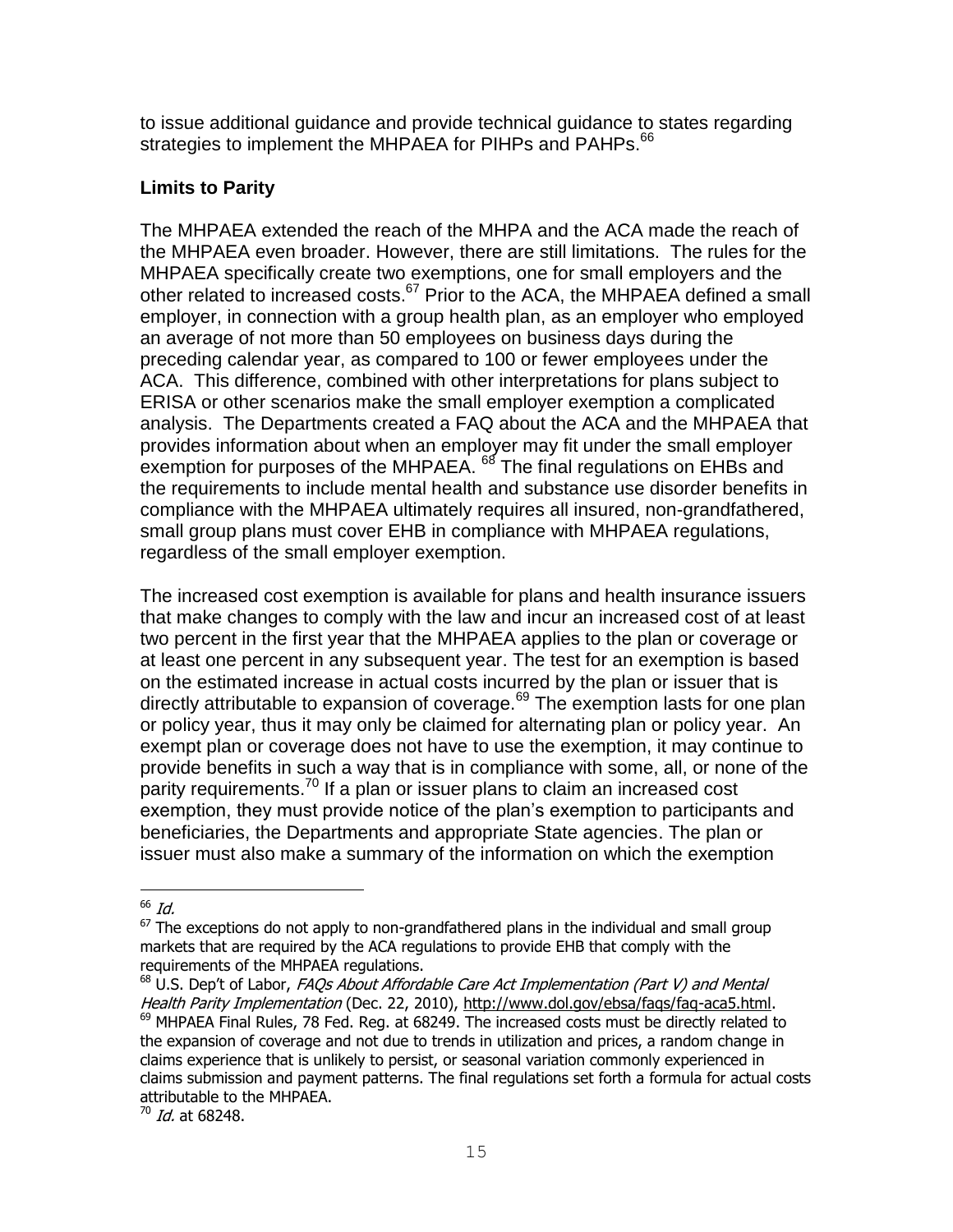was based available to participants and beneficiaries (or their representatives) on request and at no charge. $71$ 

Parity also does not apply to some church-sponsored plans and self-insured plans sponsored by state and local governments.<sup>72</sup> In addition, parity does not apply to TriCare, retiree-only plans, and traditional, fee-for-service, non-managed care Medicaid. As discussed previously, although the final regulations for the MHPAEA do not expressly apply to Medicaid MCOs, ABPs, or CHIP, MHPAEA requirements are incorporated by reference into statutory provisions that apply to these programs.<sup>73</sup> The MHPAEA does not apply to Medicare, but it has increased parity as of January 1, 2014. Previously, Medicare beneficiaries were required to pay up to 50 percent of the approved amount for outpatient mental health services but in 2014 Medicare will reimburse these services at parity with other Part B services so that beneficiaries will pay the standard twenty percent share.<sup>74</sup>

### **The Remaining Gaps in Mental Health and Substance Use Disorders Coverage**

Although mental health and substance use disorder services must be covered on fair and equal terms with other medical care, there remain some gaps in full coverage of these services. The MHPAEA does not require plans to offer coverage for mental health or substance use disorders and does not require plans to offer coverage for specific treatments or services. The ACA extends the reach of the MHPAEA through the requirements for small group and individual plans as well as through coverage as part of EHBs, but this does not mean that all types of mental health and substance use disorder services will be available in a plan. Some plans may not cover all mental health conditions. Plans must generally cover outpatient, hospital, and emergency services as well as prescription drugs, but a plan may still be able to meet the requirements of parity and the ACA and not cover services an individual seeks, such as certain kinds of therapies or residential placements. Plans are required to cover a minimum number of mental health drugs, but they do not have to cover all of them. The

i<br>L

 $71$  Id. at 68250.

 $72$  Church plans are not affected by the MHPAEA's ERISA related requirements because of their ERISA exemption. However, a church plan would be covered if the church purchases a covered product, unless the church is otherwise exempt. The MHPAEA does not apply to non-Federal governmental plans that have 100 or fewer employees or large, self-funded non-Federal governmental employers that opt-out of MHPAEA requirements. If the employer opts out, the enrollee must be issued a notice of opt-out on an annual basis. The Departments are also beginning rulemaking regarding Employee Assistance Programs, but until that is finalized, the Departments will consider an EAP to constitute excepted benefits only if the EAP does not provide significant benefits in the nature of medical care or treatment based on the employers reasonable, good faith interpretation. *Id.* at 682151.

<sup>&</sup>lt;sup>73</sup> 42 U.S.C. § 1396u-2(b)(8); 42 U.S.C. § 1396u-7(b)(6); 42 U.S.C. § 1397cc(c)(6); and see generally CMS, Dear State Medicaid Director (Jan. 16, 2013), supra note 56.

 $^{74}$  Under the Medicare Improvements for Patients and Providers Act (MIPPA) (2008), CMS implemented a phase-out of the mental health treatment limitation over a five-year period from 2010 to 2014.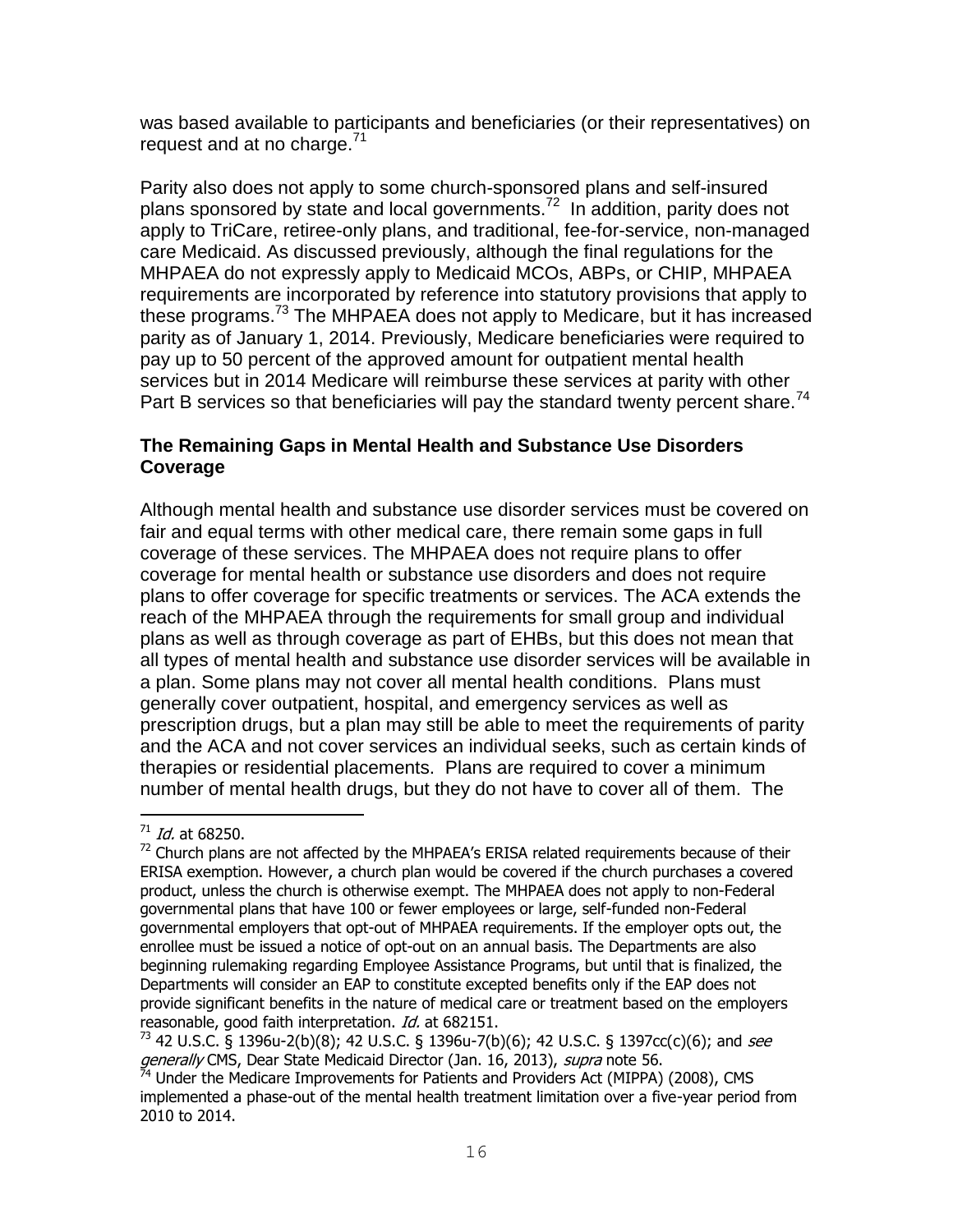habilitative and rehabilitative services for individuals with mental health and substance use disorders may also vary by state and by plan.

While the MHPAEA and the ACA certainly helped achieve greater parity in healthcare as compared to general health services, that equity extends to existing problems with insurers not covering all services. There are still gaps in coverage for all mental health services and individuals may not be able to access the services they need. Some states have state parity laws that will help fill these gaps, but some state parity laws are less comprehensive than the MHPAEA. Initial concerns predicted plans would just drop mental health services from their plans so they would not have to increase coverage to have parity, but this has not really happened.<sup>75</sup> To compound the insurance coverage issues, there is still the ongoing problem regarding a lack of providers for mental health and substance use disorders in many areas of the country.

## **Which Federal Agencies Enforce Parity?**

Enforcement of parity varies based on the type of insurance plan. Individual and employer-funded plans with less than fifty-one insured, as well as fully-insured large group plans, are initially overseen by state insurance commissioners, but if the U.S. Department of Health and Human Services makes a finding that the State has failed to "substantially enforce" the federal law, it can exercise enforcement authority.<sup>76</sup> The Department of Labor and the IRS generally enforce self-insured private sector employment-based plans subject to ERISA. Selffunded, non-federal government plans are enforced directly by U.S. Department of Health and Human Services.

## **Conclusion**

i<br>L

The mechanism created by the Departments in the interim final regulations for evaluating whether financial requirements and quantitative treatment limitations on medical/surgical benefits achieve parity on mental health and substance use disorder benefits is complex and unwieldy. Given the various types and levels of types of financial requirements and quantitative treatment limitations as well as classifications of benefits, the analysis necessary to determine whether the plan has violated the parity mandate is unlikely to be done by few outside a small community of health economists and will depend on the ability of regulators to obtain the information needed to adequately assess parity. One suspects that it will be difficult for advocates, much less actual group plan participants, to

<sup>75</sup> U.S. GOV'T ACCOUNTABILITY OFFICE, GAO-12-63, MENTAL HEALTH AND SUBSTANCE ABUSE: EMPLOYERS' INSURANCE COVERAGE MAINTAINED OR ENHANCED SINCE PARITY ACT, BUT EFFECT OF COVERAGE ON ENROLLEES VARIED 9 (2011).

<sup>&</sup>lt;sup>76</sup> For contact information for State insurance commissioners, National Association of Insurance Commissioners, [http://www.naic.org/state\\_web\\_map.htm.](http://www.naic.org/state_web_map.htm) For questions about U.S. HHS enforcement or self-funded State/local plans and church plans, the U.S. HHS/CMS Health Insurance Helpline is 1-877-267-2323 ext. 6-1565 or [phig@cms.hhs.gov.](mailto:phig@cms.hhs.gov)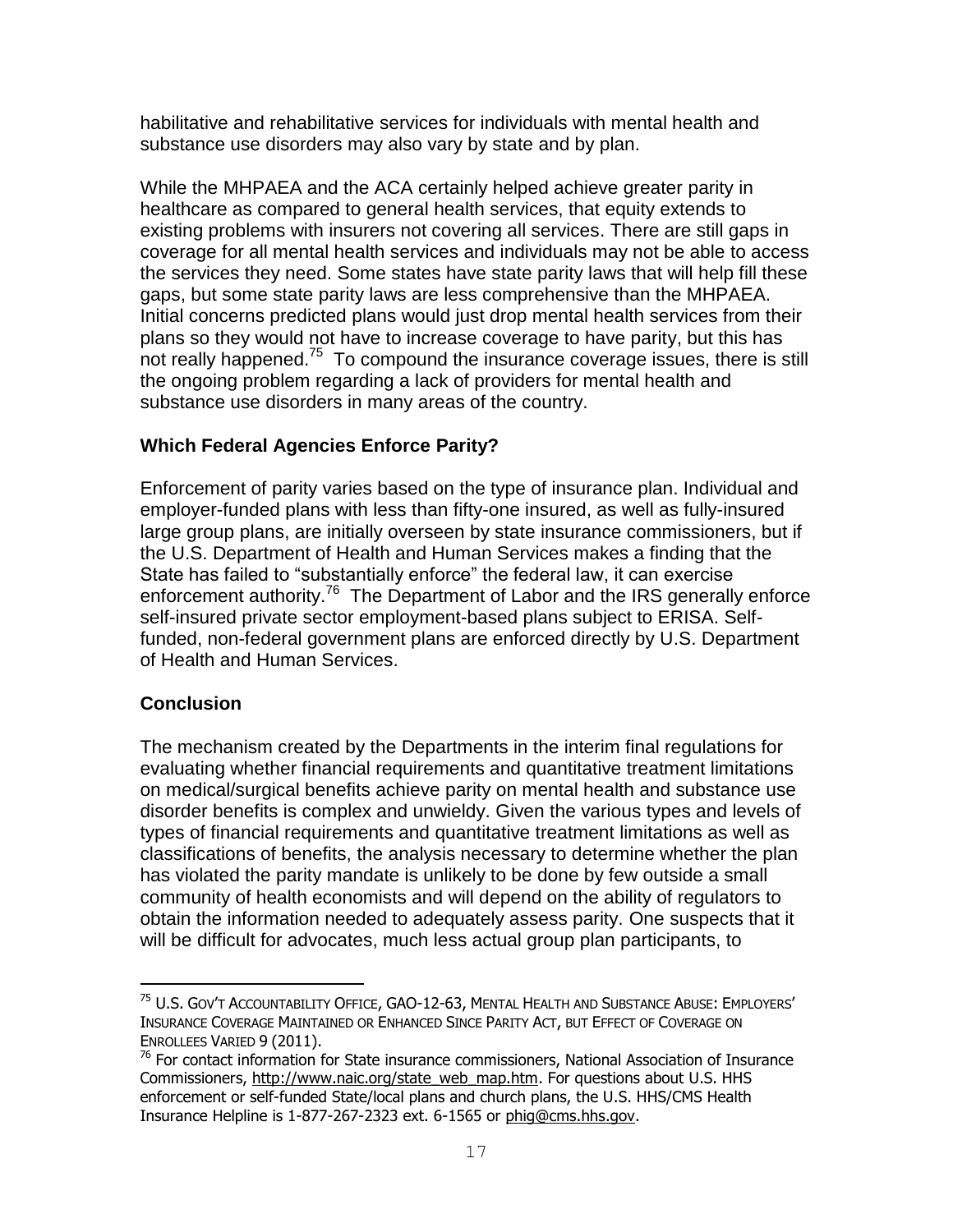determine whether a plan has violated the parity mandates in denying certain mental health or substance use disorder benefits.

Despite the complexity of the analysis to determine parity, the core principle of mental health parity—that requirements or limitations shall not be more restrictive on mental health and substance abuse disorder benefits than those on medical/surgical benefits in the same classification—is relatively simple and advocates play a significant role in enforcement. Advocates can also work to ensure that:

- children are getting wrap-around EPSDT services where necessary.<sup>77</sup>
- $\bullet$  intermediate levels of care are provided consistent with parity,  $78$
- issuers are not trying to skirt parity requirements through the use of carveouts and separate benefit packages,<sup>79</sup>
- $\bullet$  plans are complying with transparency requirements,  $80$
- Medicaid MCOs are not imposing additional or alternative treatment limitations that do not comply with parity,  $81$
- medical management is not being used to limit or impair access to mental health and substance use disorder benefits<sup>82</sup>
- there are no reductions in coverage or assessment of penalties where there is failure to obtain prior authorization for mental health benefits, but not for medical/surgical benefits<sup>83</sup>
- mental health or substance use providers are not subjected to extremely low fee schedules or restrictions in provider admission into a plan network as compared to medical/surgical care providers.<sup>84</sup>
- plans do not abuse the flexibility allowed in terms of placement of drugs into tiers<sup>85</sup>
- issuers and plans are making their criteria for medical necessity determinations and their reasons for denial of reimbursement or payment regarding mental health or substance use disorder benefits available upon request, at no charge, by any current or potential participant<sup>86</sup>

Because parity does not yet extend to all areas of healthcare that are expected, such as Medicaid PIHPs and PAHPs, advocates may have a role in additional guidance issued. How parity functions in practice is evolving and there is certainly a role for advocates to ensure enforcement mechanisms are in place,

i<br>L

<sup>&</sup>lt;sup>77</sup> *See supra* p. 13.

 $78$  See supra p. 10.

 $79$  See supra p. 11.

 $80$  See supra p. 11.

 $81$  See supra p. 14-15.

 $82$  See supra p. 7, 14.

 $83$  See supra p. 7.

 $84$  Id.

 $85$  See supra p. 8-9.

 $86$  See supra p. 11.